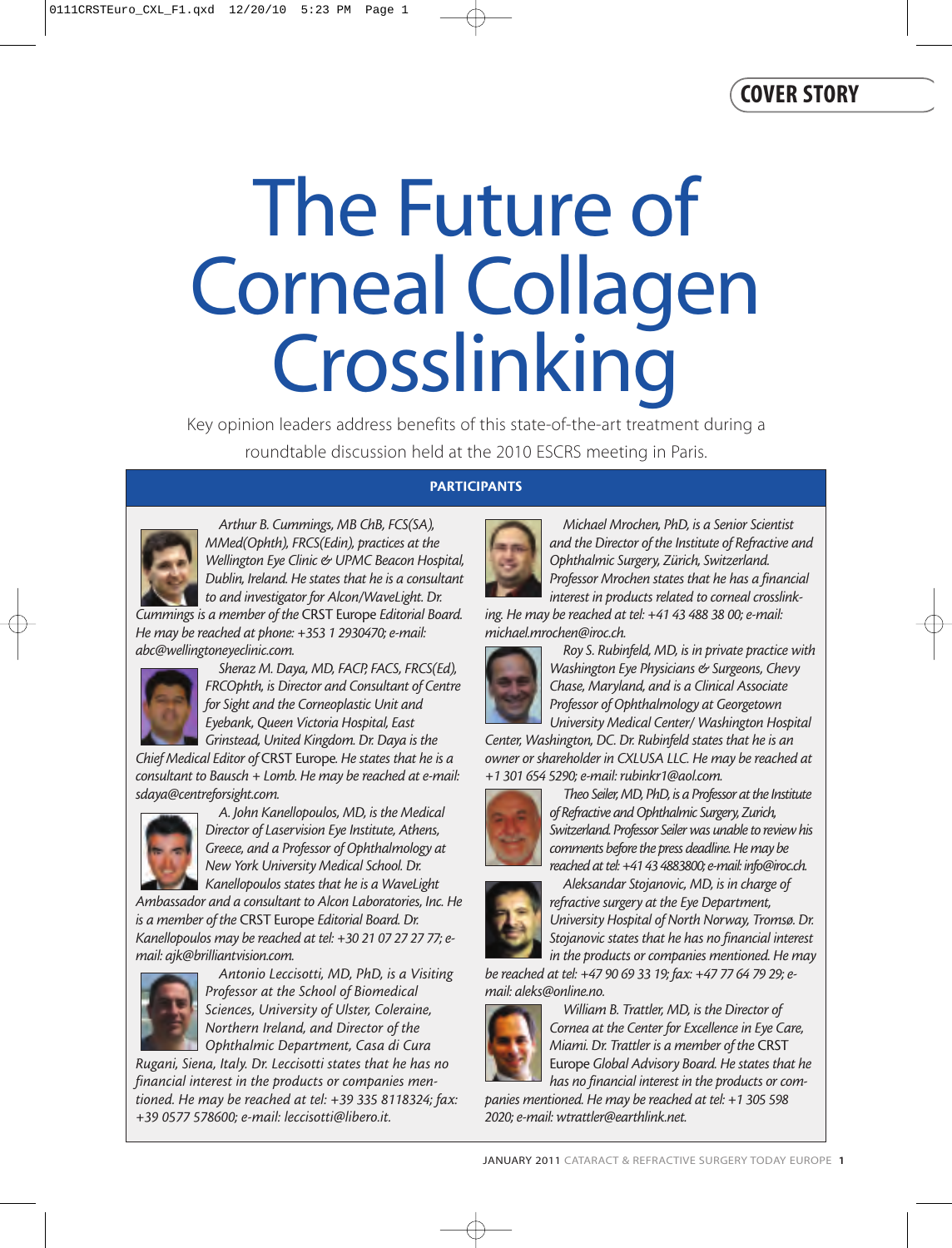Trattler: Gathered here are some of the leaders in corneal collagen crosslinking (CXL). Thank you all for coming. The purpose of our discussion is to recap the history of CXL and explore how it is being used in refractive surgery today. By the conclusion of this roundtable, we will have highlighted our preferred techniques; overviewed the indications, contraindications, and complications; and provided rationales for the use of CXL as both standalone and combined treatment modalities. The effects of CXL continue month after month, with results improving and changing over time. Why do the effects persist?

Kanellopoulos: The secret is found by looking at sequential anterior segment optical coherence topography (OCT) to determine corneal pachymetry. Postoperative pachymetry maps of these patients show that at 6, 12, and 18 months, the corneal periphery continues to thicken; the center does as well, but not as much. The difference in expansion between the periphery and the center produces a flattening effect.

Rubinfeld: John, can you describe what happens to the central and peripheral corneal thicknesses in a good CXL procedure and at what point these things happen?

Kanellopoulos: Let me start by clarifying the way we measure corneal thickness. Measurements with ultrasound or the Pentacam (Oculus Optikgeräte GmbH, Wetzlar, Germany) indicate approximately a 30% reduction in thickness with CXL; however, I think some of this is artifact.

Rubinfeld: Is this with epithelium off?

Kanellopoulos: Yes. There is immediate steepening of the cornea once the epithelium has healed, perhaps because the epithelium heals at its normal depth of 50 µm over the cone. There is also hyperplasia and other activity on the cornea. In my opinion, the turning point for these corneal changes is at 3 months, when significant corneal changes are visible on topography. However, it takes about 1 year before the thickness maps are reliable.

Cummings: We must remember that the refractive index of the corneal tissue changes. Therefore, the more types of measurements we have—whether with OCT, biometry, or something else—the better. We should not rely on pachymetry alone.

Daya: Often, with raw images, what appears to be the corneal posterior is not actually the posterior. When a hazy cornea is imaged with the Orbscan (Bausch + Lomb, Rochester, New York), the posterior is not visible. So it is partly refractive index and partly other factors that introduce these measurement errors.

Kanellopoulos: But the original pachymetry is also off.

Daya: Yes, but we have not found it to be a 30% decrease. We have found that it is approximately 5%, if that.

#### **THE EPITHELIUM**

Rubinfeld: Let's be sure we are all speaking the same language. Are you doing CXL with the epithelium on or off?

Daya: Epithelium on, but I use a disruptive device (the Daya Disruptor; Duckworth & Kent, Hertfordshire, England) to create pockmarks in the epithelium. The primary goal is to maintain as much live epithelium as possible but also promote riboflavin penetration—and it does penetrate. The secondary goal is to reduce inflammation in the eye and to get the patient out of the contact lens within 24 to 48 hours.

Some surgeons have noticed increased astigmatism and refractive change following CXL when the epithelium is removed, but in my experience this is not the case when the epithelium is left intact. With our epitheliumon method using the disruptive device, demarcation lines signify where the riboflavin penetrates the anterior chamber (Figure 1). The great thing is that patients do not have a huge refractive change for the worse; it either stays the same or improves. Sometimes they get a bit of induced astigmatism, but only for 1 to 3 months.

Trattler: How long do you saturate the eye with riboflavin?



**Figure 1. (A,B) The demarcation line is visible in these clinical images.(C) Visante OCT confirms the depth of the demarcation line.**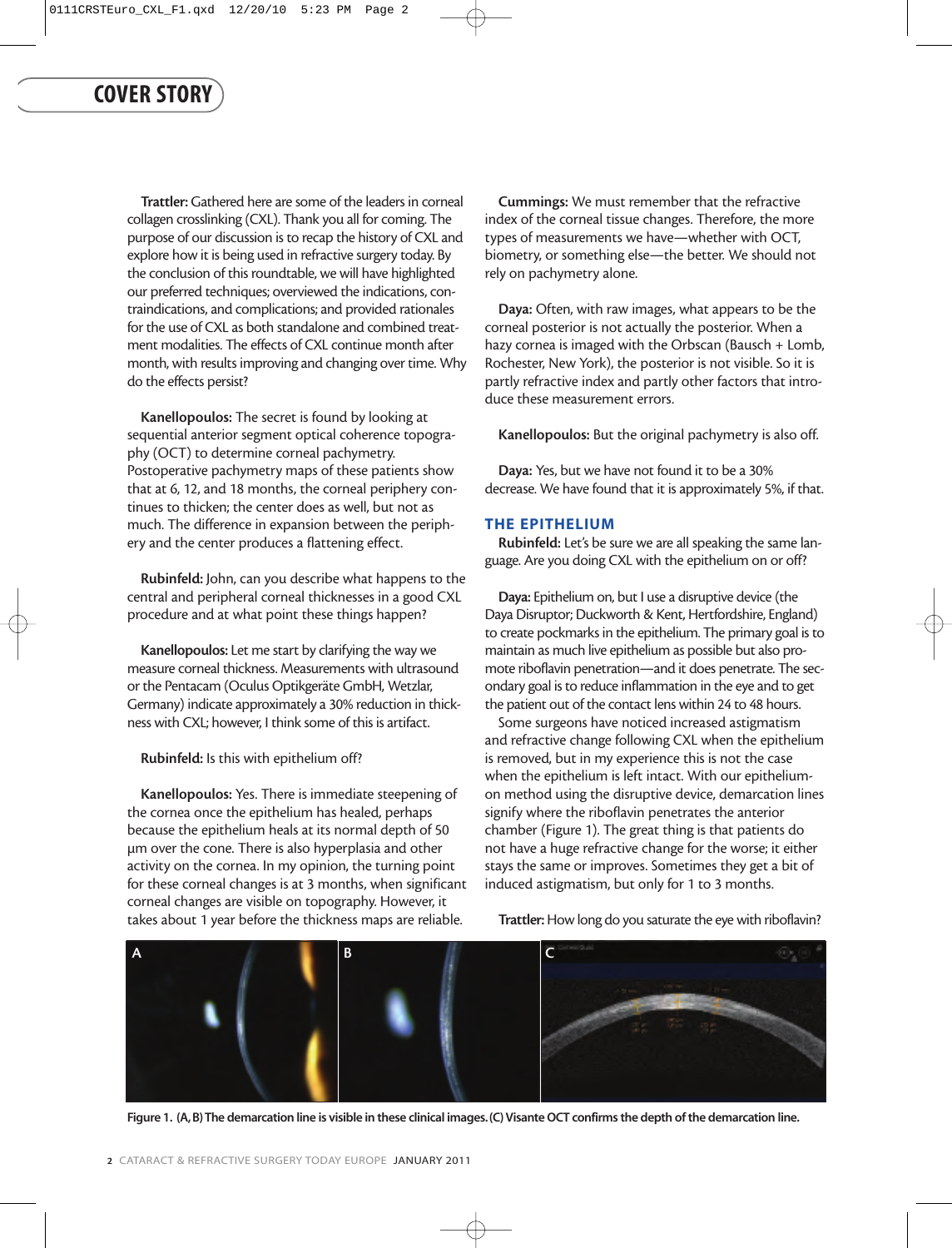#### **DID YOU KNOW?**

A healthy cornea retains its shape due to strong crosslinks between the collagen fibers. In corneas with signs of keratoconus, these crosslinks are diminished and the cornea weakens and bulges.<sup>1</sup> Corneal collagen crosslinking (CXL) wih riboflavin strengthens the weakened structure by adding crosslinks to the cornea, potentially stopping the progression of keratoconus.2 The treatment involves applying riboflavin to the eye and projecting ultraviolet-A (UV-A) light to at 3 mW/cm2 of radiance onto the corneal surface to activate the riboflavin and produce the crosslinking effect.<sup>3</sup>

1. Corneal Collagen Cross-Linking (CXL) FAQs.LASIK of Boston Web site. http://www.lasikofboston.com/pdfs/CXL\_FAQ.pdf.Accessed December 20, 2010. 2.Wollensak G, Spoerl E, Seiler T.Riboflavin/Ultravioled-A-induced collagen crosslinking for the treatment of keratoconus.Am J Ophthalmol.2003;135:620-627. 3.Spoerl E,Wollensak G, Seiler T.Increased resistance of riboflavin/UVA-treated cornea against enzymatic digestion. Curr Eye Res. 2004;29:35-40.

Daya: Approximately 30 to 45 minutes.

Trattler: Roy and I are working together on a multicenter CXL outcomes study in the United States. About 4 months ago, we both converted from 100% epitheliumoff to epithelium-on (transepithelial) treatments. We leave the riboflavin drops in the eye for approximately 60 to 90 minutes, gauging when there is enough riboflavin penetration. We have seen some very nice early results.

Seiler: It must be said that 4 months is not long enough to establish solid evidence. Ideally, 1-year data from a controlled study would be preferable.

Kanellopoulos: I would like to stay on the topic of controlled studies. What Theo says is valid. The problem is, however, when we do a controlled study, what are we measuring? One of the most painstaking things for us, clinically, is to find a measurement aside from corneal curvature to assess the effects of CXL.

Seiler: I fully agree. In the early days, we thought that we were stuck with the experimental set-up of crosslinking in strips and measuring whether the strip became stiffer. As long as there are no data, I am not willing to accept that as solid proof that a CXL protocol works. One surgeon may crosslink only 55% of the cornea effectively, but he or she happens to be treating patients who do not require 100% crosslinking. The same protocol will not work for the surgeon who is treating advanced keratoconus with CXL. The bottom line is that each surgeon must provide data and be honest as a scientist.

Roberto Pinelli, MD, of Brescia, Italy uses an epitheliumon approach. When we used his treatment protocol, we found that not one single keratocyte was killed. This means



**Figure 2. Tangential videokeratography of a right eye with a paracentral keratoconus, treated by transepithelial crosslinking.The difference map (bottom left) reveals a 3.00 D flattening of the apex at 4 months.**

that not one single cell membrane of the keratocytes was crosslinked, and that means the treatment was ineffective. Nevertheless, patients could not perceive any difference, except that they did not feel pain. We now use a different epithelium-on approach, and this seems to work for us.

Trattler: One of the reasons that Antonio is with us today is because he does epithelium-on treatments, too. Can you explain your technique?

Leccisotti: My technique is based on the fact that, in 2009, Wollensak compared CXL in rabbits with the epithelium on and epithelium off.<sup>1</sup> Epithelium-on treatments, performed with benzalkonium chloride and oxybuprocaine, had one-fourth the effect of epithelium-off treatments.

But the question remained: How much effect do we need? Therefore, I performed an intraindividual study comparing results in 52 crosslinked eyes with the long-term outcome in the contralateral nontreated control eye (control), which was the better eye.<sup>2</sup> When we ruled out subjective data, which are completely unreliable measurements, mean spherical equivalent decreased by 0.35 D (less myopic) after CXL and increased by 0.83 D in the controls (*P*<.05). Mean apex curvature on tangential videokeratography increased by 0.51 D after CXL and by 1.61 D in the controls (*P*=.16). Mean average simK decreased by 0.10 D after CXL and increased by 0.88 D in the controls (*P*<.05). Mean index of surface variance increased (worsened) by 0.9 after CXL and by 5.3 in the controls (*P*<.05). Mean endothelial cell density was unchanged (Figure 2).

Daya: Were these contact lens wearers?

Leccisotti: No, they never wore contacts.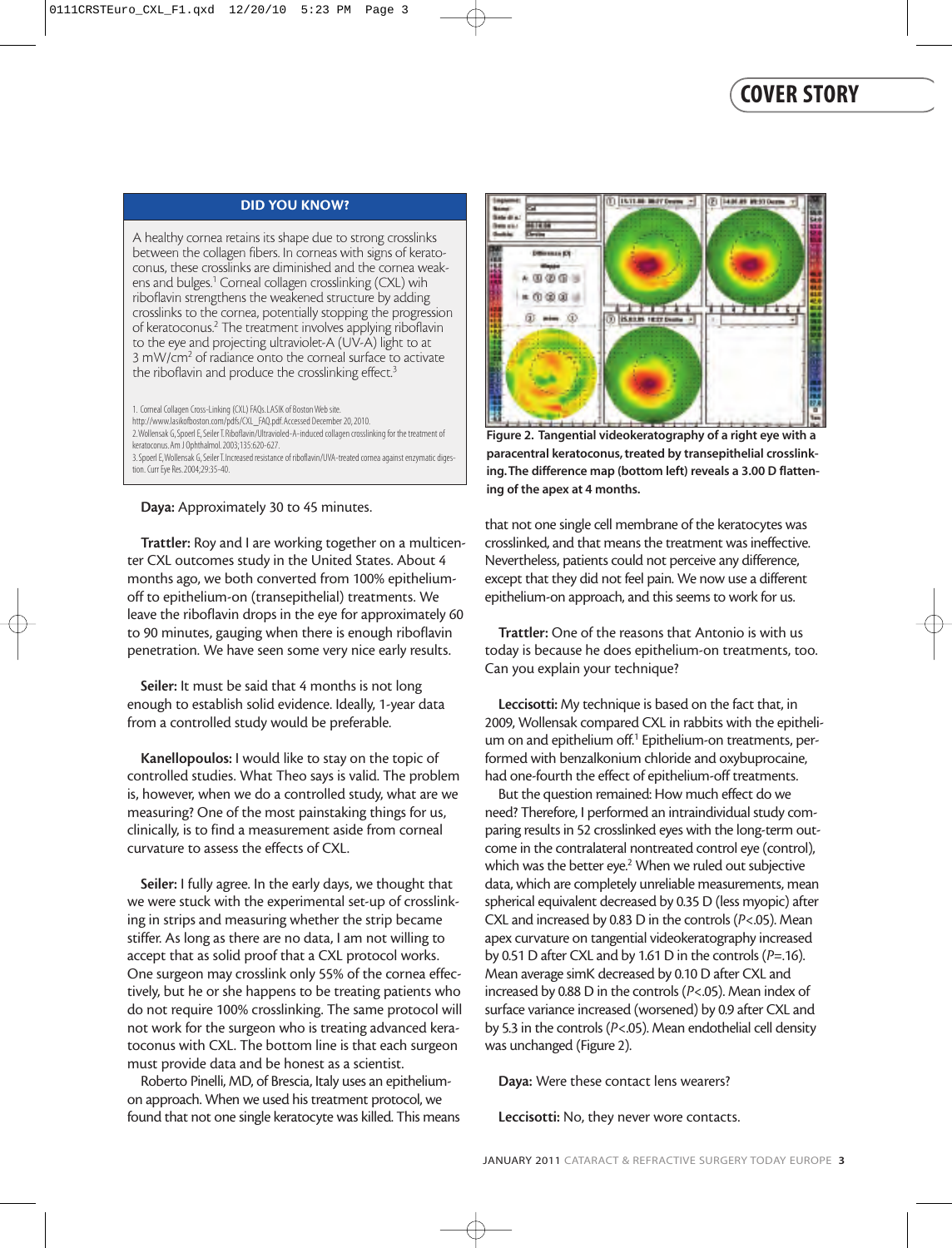

Daya: I ask because contact lens wearers can experience changes to the corneal contour and height due to the contacts. Did they get demarcation lines?

Leccisotti: No. Perhaps the effect was too little to cause a demarcation line. Additionally, you cannot always see the fluorescence of the anterior chamber because it is very weak. Our technique is to treat the cornea with ethylenediaminetetraacetic acid and gentamicin, which in combination with benzalkonium chloride and oxybuprocaine increases the effects of the treatment on the epithelium. You get a very ugly epithelium after this.

Daya: Can I show you an ugly epithelium (Figure 3)? *(Editor's note: To see the Daya Disruptor in action, visit http://eyetube.net/?v=rohee.)* This is a patient who has been treated with CXL in whom I used the disruptor you can see a very visible demarcation line.

Cummings: Riboflavin in the anterior chamber is one issue, but the other is the penetration of ultraviolet-A (UV-A) light afterward.

Rubinfeld: Is the demarcation line haze?

Seiler: No. In those places where we could find it, the demarcation line was the border between dead and living keratocytes.

Daya: Haze occurs because there is some degree of lamellar disruption, but this settles down and clears.

our previous approach. But with our current approach of epithelium

point. It might well be, and that was

on, we are just doing an overkill when we crosslink 100%. The best approach is to target 20% to 50%.

Two years ago, we determined that the failure rate after CXL was 3% as long as we stayed away from eyes with keratoconus and treated only eyes with a maximum keratometry (K) reading of less than 58.00 D. I assumed the failures were because of measurement errors, and so I did a full treatment. But when crosslinking was reduced by 50%, results were similar. Maybe what we need to do next is reduce the time, for example, to see what the failure rate is then. Then we would know whether we are at the upper limit for crosslinking and whether we can reduce it.

Then I would follow your logic, Antonio. If you can show that we do not need that much crosslinking, it should be reduced. But I would like to first see this approach evaluated in corneal strips or pig or rabbit eyes.

Daya: You just described the standard model of how to measure the changes in tensile strength. Maybe that should be used as a methodology.

Kanellopoulos: We have proposed two ways to titrate the crosslinking effect, one of which is to study the amount of tissue shrinkage on cadaver corneas.3-14 We have studied several fluences, time, and riboflavin mixtures using 1-month-old cadaver corneas that are approximately 900 µm thick. If the tissue has not been crosslinked, it does not shrink. We have looked at this with controls using the riboflavin and exposure to see how much that would shrink the tissue just by dehydration.

Daya: Riboflavin is hypertonic and will shrink the tissue. Therefore, your controls dehydrated at a normal rate.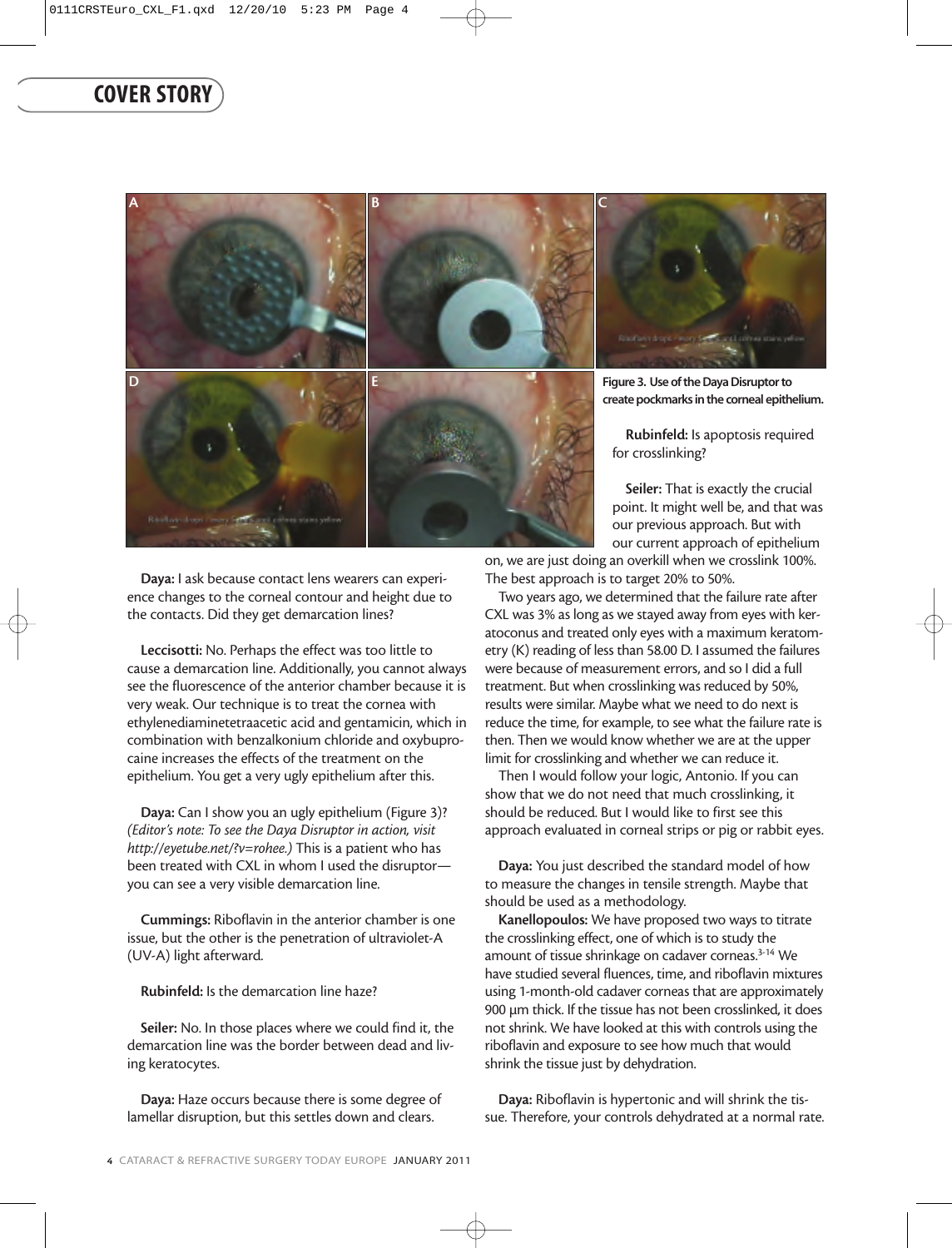Seiler: Dehydration is avoided if the experiment is done under mineral oil.

Kanellopoulos: The second clinical finding that we have proposed and published looks at OCT corneal noise.3-14 Noise on OCT measures hyperrefractivity, not actually the presence of dead keratocytes.

In my experience, by looking at the noise in the cornea on OCT, I can determine the density, depth, and diameter of the CXL. When we look at corneas after epithelium-on treatment, there is a dramatic difference.

Trattler: Do you think that the act of taking the epithelium off helps the CXL process?

Kanellopoulos: The epithelium blocks approximately 45% of light going into the cornea. A study by Masota<sup>15</sup> showed the absorbance of UV light in the cornea. Bowman's membrane absorbs 35%, which is why we currently remove it when we do CXL. The epithelium and Bowman's membrane are big filters of UV light. Therefore, it is not only bioavailability of riboflavin in the cornea that matters but also the availability of UV light.

Seiler: Especially if there is riboflavin in both epithelium and Bowman's; then it is really shady. We believed we were clever when we used the strip-like pattern for epithelial removal, because healing occurred after approximately 1 day. At 1-month follow-up, however, we saw stromal haze under the strips but none under the epithelial islands.

Daya: We do not get focal haze under the pockmarks on the corneas with our technique, though, or any pockets of haze. It works much like epithelium-off with diffuse anterior haze.

#### **HOW MUCH CXL?**

Rubinfeld: I'd like to go back to Theo's question. If you need only 50% crosslinking, can you still get good results with not as much crosslinking?

Seiler: Possibly; it is only speculation.

Rubinfeld: How much crosslinking do we want? Is there a problem with crosslinking everyone to 100%?

Mrochen: But first, what do we mean by 100%?

Rubinfeld: I don't know. Biochemically, what happens? I know that crosslinking links two entities; however, can we link them all, and do we want to?

#### **DID YOU KNOW?**

CXL can be performed as either an epithelium-off or epithelium-on treatment. When the epithelium is removed, this is done prior to the application of riboflavin<sup>1,2</sup> and corneal exposure to UV-A light. The healing process is similar to that of PRK, including that of a bandage contact lens to promote healing. Some surgeons argue that epitheliumoff treatments are riskier, in part due to the possibilities of corneal infection associated with the lengthy healing process (4 to 6 days) and corneal haze.

An alternative $3,4$  is to apply the riboflavin over the intact corneal epithelium. This is followed by corneal exposure to UV-A light. Visual recovery is faster with this approach, and there are lower risks for infection and haze. However, the treatment takes longer, because the cornea does not absorb the riboflavin as quickly as when the epithelium is removed.

Both techniques are effective; however, surgeons are still assessing which provides the greater degree of crosslinking.

1.Baiocchi S,Mazzotta C,Cerretani D,et al.Corneal crosslinking:riboflavin concentration in corneal stroma exposed with and without epithelium.J Cataract Refract Surg.2009;35(5):893-899. 2.Hayes S,O'Brart DP,Lamdin LS,et al.Effect of complete epithelial debridement before riboflavin-ultraviolet-A corneal collagen crosslinking therapy.J Cataract Refract Surg.2008;34(4):657-661. 3.Pinelli R.Corneal collagen cross-linking with riboflavin (C3-R) treatment opens new frontiers for keratoconus and corneal ectasia.EyeWorld.May 2007.http://www.eyeworld.org/article-corneal-collagen-cross-linkingwithriboflavin— c3-r—treatment-opens-new-frontiers-for-keratoconus-and.Accessed November 15,2010. 4.Chan CC,Sharma M,Boxer BS.Effect of inferior segment Intacs with and without C3R on keratoconus.J Cataract Refract Surg.2007:33(1):75-80.

Kanellopoulos: We are unsure. It may be that CXL just shrinks collagen but does not interlink the collagen fibers.

Seiler: We originally thought we were creating interfibril crosslinks, but we are no longer sure. We know with certainty that crosslinks are induced inside the fibrils. It might be that proteoglycans induce some interfibril crosslinks, but that is not proven.

Daya: The fibers are too far apart to produce a chemical crosslink between them.

Seiler: Some proteoglycans overlap, and therefore they could crosslink.

Daya: I agree with that. The proteoglycans between the fibers have chemical properties that could crosslink and perhaps make the circle of fibroblasts more rigid. But it does not happen fiber to fiber, because they are physically too far apart.

Seiler: Establishing a bridge between fibers wouldn't work.

Kanellopoulos: But that is the proposed mechanism. That is what has been published.16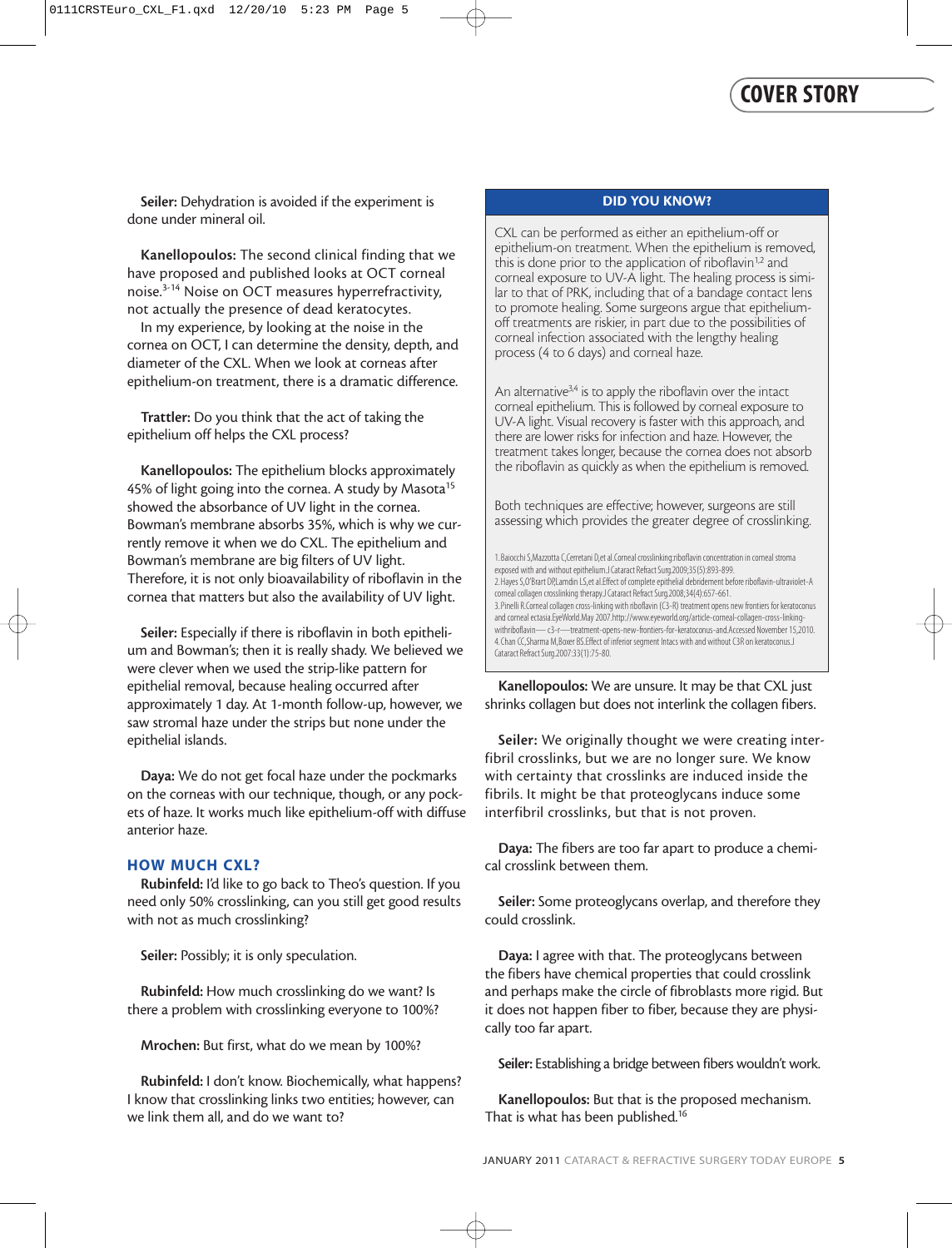Daya: It may be proposed, but it is incorrect.

Cummings: John Marshall, PhD, FRCPath, FRCOphth (Hon), of London, describes it very nicely for the layperson. He says the keratoconic corneal fiber is like a piece of licorice, quite stringy and floppy. CXL is compared with dipping the licorice in sugar; the sugar coating makes the licorice more rigid. This rigidity is what scientists believe produces the crosslinking affect, not interfibril bonds.

Daya: The fibers get shorter as well.

Mrochen: We recently measured the strain on corneal strips, adding a certain load to one of the strips and illuminating it with UV light. The control strip was not illuminated. Within 1 ng of accuracy, there was no measurable amount of shrinkage. If shrinking did occur, there would have been increased stress, which means the loads were practically nothing.

Daya: But what makes them thicker?

Seiler: We have no idea. Transmission and scanning electron microscopy show clearly that the collagen fiber is thicker by 13% in the crosslinked eye.<sup>17</sup> We do not know much about the morphology and the real reasons for increasing stiffness after crosslinking.

Corneal clarity should not change after CXL, but the refractive index does because the collagen changes. Additionally, the ultrasonic speed changes because it correlates with the elastic modulus in the sclera. Therefore, increasing the elastic modulus produces a higher speed. I would suggest that corneas after treatment are often thinner than our thickness measurements because of that effect.

Rubinfeld: Would OCT be more accurate?

Seiler: Nobody knows because the refractive index may change.

Kanellopoulos: But OCT uses a much smaller wavelength, and as such it should be affected less.

Daya: How much would the refractive index measurement change—1%, 5%, 10%?

Seiler: That depends on how much the stiffness and the modulus increase.

Mrochen: A rabbit study we performed $18$  showed that

the increase of the modulus after 3 months produces an increase in Young's module by a factor of 1.3 to 1.5.

Kanellopoulos: Those are the numbers we have also seen.

Rubinfeld: If I can ask my question again, even less intelligently than the last time: Whatever crosslinking is….

Seiler: Very well said.

Rubinfeld: …do we want a lot of it, or do we want some of it?

Seiler: That is a question we would all like the answer to.

Daya: I think it varies based on other variables, such as how severe the keratoconus is, how elastic the cornea is, and the age of the patient.

Seiler: It also depends on the diagnosis. For example, these patients must be screened for ectasia.

Rubinfeld: Is there harm in doing as much CXL as possible?

Mrochen: We did animal studies together with the University of Belgrade (Schumacher S, Jankov M, Bueeler M, Simon D, unpublished data, 2010) in which we looked at the intensities and concentrations of CXL. We believe that there is a certain limit over which the result is a lot of scarring that appears as large whitish spots. We call this over-crosslinking.

Seiler: You can also get agglomerations of collagen when you reach the upper limit of crosslinking. If you do too much it comes at a certain expense.

Rubinfeld: Is there a limit of UV exposure?

Mrochen: We must be sure that there is always a correlation between UV intensity, time (which gives us the amount of energy to be applied and the number of photons), and the concentration of the riboflavin.

#### **LOCALIZED TREATMENT**

Kanellopoulos: It is not only a matter of how much crosslinking is needed but also where in the cornea it is needed. This varies for different corneal models. For a thicker, more normal cornea, which is a better biological model, much less crosslinking is needed. For an advanced keratoconus model, where everything is focused at one part of the cornea, more crosslinking is needed.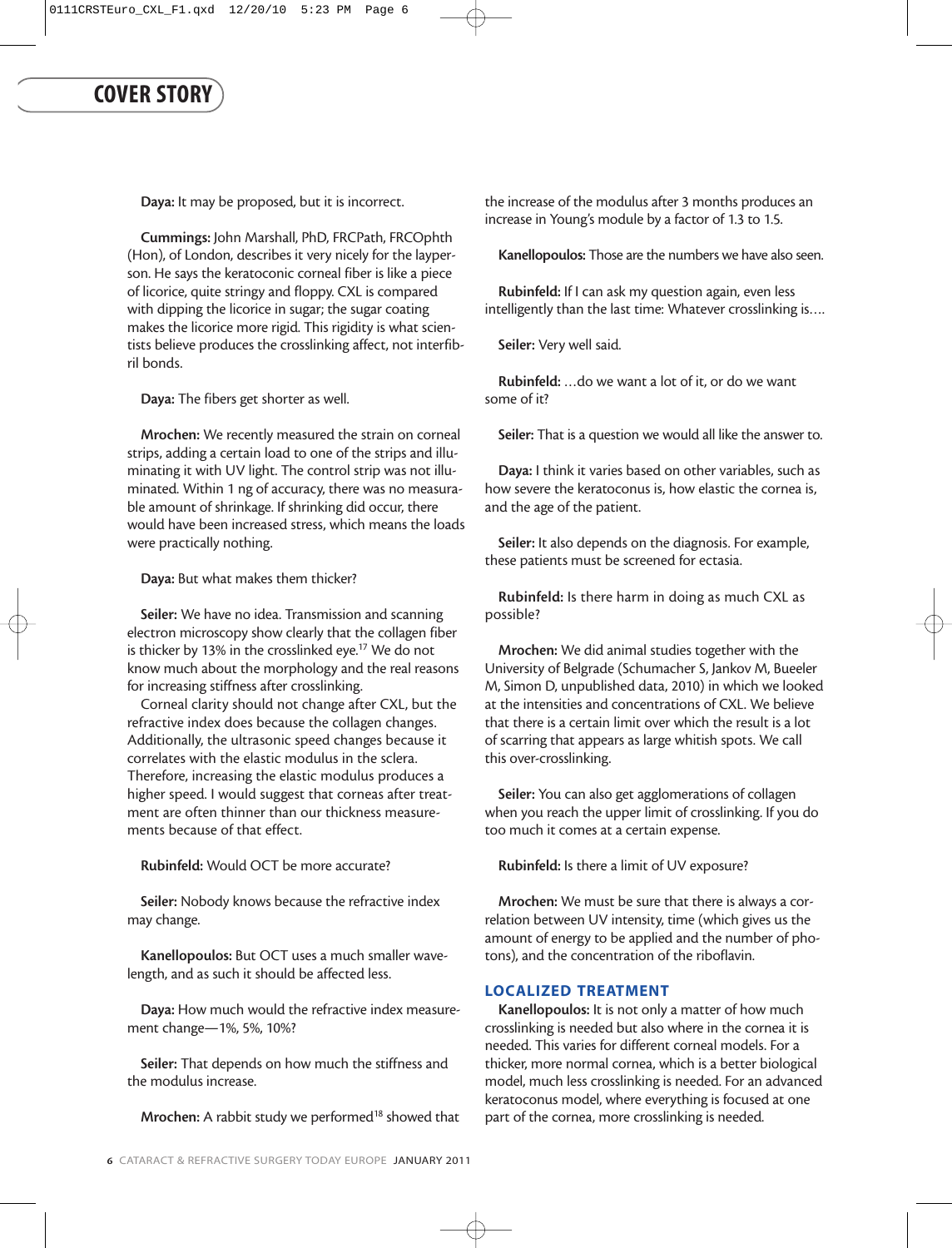Therefore, when I perform CXL I focus on where the crosslinking is needed rather than how much, because that can be titrated. Theoretically, you can do three CXL procedures in the same patient, performing the second session 1 month later after the first, and a third if needed. The question is: What part of the cornea do we want to crosslink?

Rubinfeld: So you are suggesting selective crosslinking.

Seiler: Do we crosslink or not? This is not a yes-or-no question. We certainly know that strengthening the cornea is important, and we know that some corneas need more strengthening and others need less. We have to learn to titrate this effect over the long term to produce any answers.

Stojanovic: John, can you further comment on your ideas for localized treatment?

Kanellopoulos: One method is to add riboflavin within a corneal pocket created by a femtosecond laser or in Intacs channels (Addition Technology, Inc., Sunnyvale, California), localizing treatment in the mid-periphery. We proposed this mechanism, but the procedure was first done in Turkey.<sup>5,7</sup>

Stojanovic: How about masking the area where treatment is not wanted?

Kanellopoulos: I'm not sure about the efficacy of that, because crosslinking also occurs outside the area that is irradiated. Crosslinking apparently does not strictly follow the light path, and also free radicals are created. Adjacent crosslinking can occur, especially if there is no oxygen where the light is hitting but there is oxygen nearby.

Stojanovic: Yes, but treatments probably do not need to have sharp corners.

Kanellopoulos: There would be an annular projection from the treated area.

Mrochen: We have done some experiments (Schumacher S, Jankov M, Bueeler M, Simon D, unpublished data, 2010) where we asked the same questions that John raised. Is CXL localized? Is it defined by light? We shielded half of the treated corneas. You can directly see the cutoff, defined by the area of UV light exposure.

Seiler: Free radicals live on the order of nanoseconds,

#### **DID YOU KNOW?**

According to the literature, CXL prevents further vision loss in more than 95% of patients and improves vision in 60% to 81% of patients.<sup>1-9</sup>

1.Wollensak G, Spoerl E, Seiler T.; Riboflavin/ultraviolet-a-induced collagen crosslinking for the treatment of keratoconus.Am J Ophthalmol.2003;135(5):620-627. 2.Raiskup-Wolf F, Hoyer A, Spoerl E, Pillunat LE.Collagen crosslinking with riboflavin and ultraviolet-A light in keratoconus:long-term results.J Cataract Refract Surg.2008;34(5):796-801. 3.Coskunseven E, Jankov MR 2nd, Hafezi F.Contralateral eye study of corneal collagen cross-linking with riboflavin and UVA irradiation in patients with keratoconus.J Refract Surg.2009;25(4):371-376. 4.Grewal DS, Brar GS, Jain R, Sood V, Singla M, Grewal SP.Corneal collagen crosslinking using riboflavin and ultraviolet-A light for keratoconus:one-year analysis using Scheimpflug imaging.J Cataract Refract Surg. 2009;35(3):425-432. 5. Spoerl E, Mrochen M, Sliney D, Trokel S, Seiler T. Safety of UVA-riboflavin cross-linking of the cornea. Cornea. 2007;26(4):385-389. 6.Caporossi A, Mazzotta C, Baiocchi S, Caporossi T.Long-term results of riboflavin ultraviolet A corneal collagen cross-linking for keratoconus in Italy:The Siena Eye Study.Am J Ophthalmology.2010;149:585-593. 7.Raiskup-Wolf F, Hoyer A, Spoerl E, Pillunat LE.Collagen crosslinking with riboflavin and ultraviolet-A light in keratoconus:long-term results.J Cat Refract Surg.2008 8. Vinciguerra P, Albè E, Trazza S, Seiler T, Epstein D. Intraoperative and postoperative effects of corneal collagen cross-linking on progressive keratoconus.Arch Ophthalmol.2009;127(10):1258-1265. 9.Corneal Collagen Cross-Linking (CXL) FAQs.LASIK of Boston Web site.

sometimes microseconds. Their travel distance is microns; they cannot travel millimeters.

http://www.lasikofboston.com/pdfs/CXL\_FAQ.pdf.Accessed December 20, 2010.

Rubinfeld: So light does delineate where the CXL occurs?

Seiler: More or less, yes. Of course there is diffraction at the edges.

Stojanovic: But that is not unwanted.

Rubinfeld: When performing selective CXL, do you treat the existing degree of ectasia or the degree of ectasia to be expected 2 years from now?

Leccisotti: There are many variables, including age and rate of progression.

Rubinfeld: If I had keratoconus, I would want you to treat as much as you could without hurting me.

Seiler: On the other hand, you are hurting the patient just by doing the treatment. It is painful.

#### **COMBINED TREATMENTS**

Kanellopoulos: Our Athens Protocol combines laser with CXL. We have not had any cases of breakthrough ectasia in a series of more than 400 cases. We compared 127 eyes treated with CXL first and topographyguided PRK later versus 198 that had the combined same-day treatment.<sup>3,4,6</sup> None of the patients had breakthrough ectasia in more than 5 years' follow-up.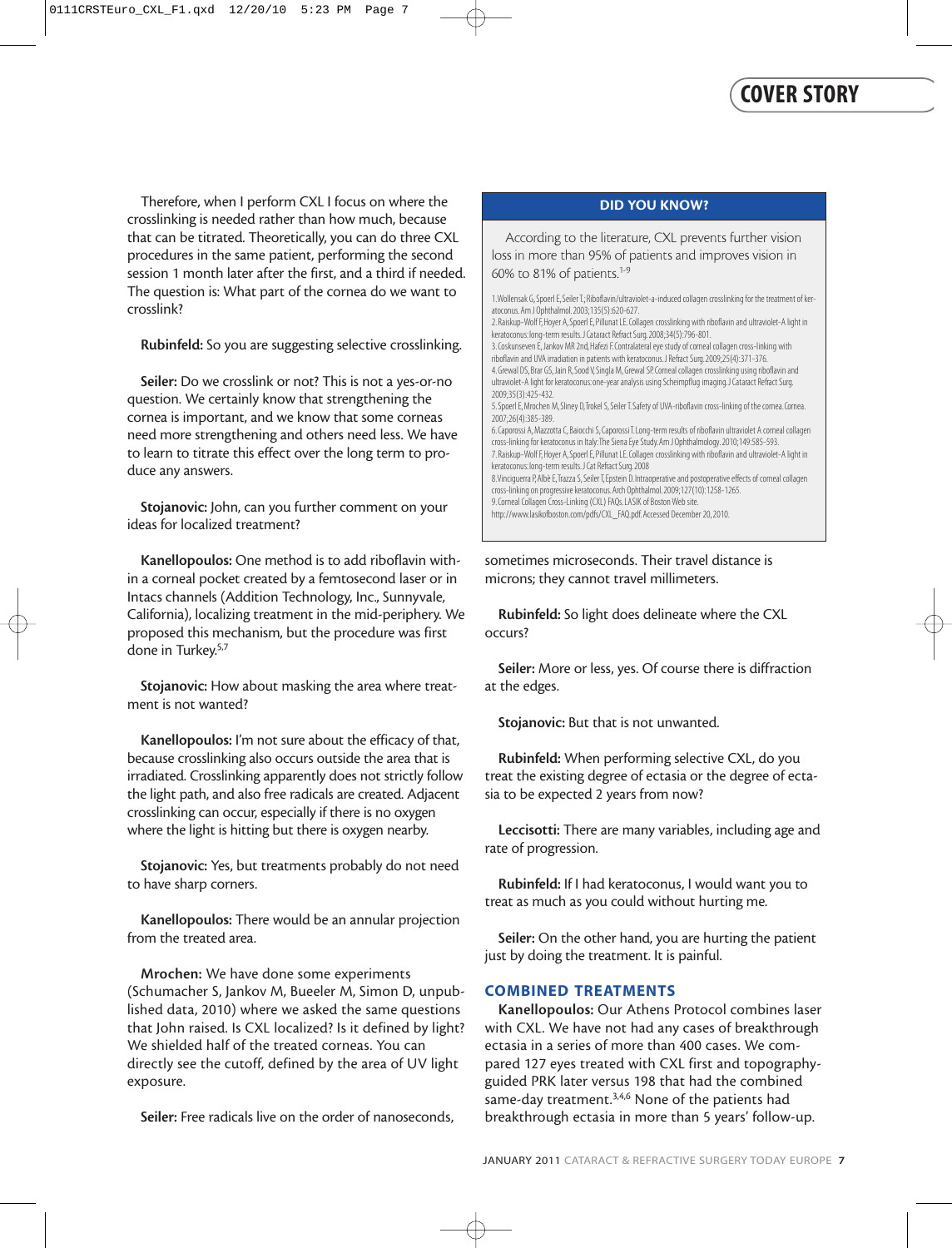We concluded that crosslinking works no matter what the sequence.

Leccisotti: Is it OK to ablate a crosslinked cornea?

Kanellopoulos: That was the argument of the study. The answer is yes, it is OK.

Seiler: Strategically, it would be better to do PRK first and CXL afterward, because you can be sure that it is a fully crosslinked cornea. This will alleviate the possibility of removing what was the strongest part.

Cummings: Corneas that have been crosslinked are better-shaped corneas.

Seiler: On the other hand, some surgeons have argued that if PRK is done first in a weak cornea, the result is an immediate elastic response, steepening the periphery and flattening the center (or vice versa). They believe that this freezes the wrong shape with the CXL; however, John showed that is not the case.

Kanellopoulos: They actually have a synergistic effect when you do the procedures together.

Trattler: How do you know how much PRK to do?

Kanellopoulos: You can only treat 3.00 D or at most 4.00 D. You have to choose between cylinder and sphere.

Daya: You get a lot of power effect by taking away 50 µm at a small 3- or 4-mm zone.

Seiler: Yes, but John homogenized the cornea because he wanted to preserve BCVA, which can then be corrected with phakic IOLs. In essence, the strategy was to correct irregular astigmatism.

Rubinfeld: Arthur has experience with this. Will you share with us?

Cummings: I have done 18 cases with good follow-up at 3 years. My strategy differs from John's; I do topography-guided PRK without any refractive input. A portion of the cone is ablated, but the majority of the treatment is in the steep superior aspect to reshape the cornea. Even though you put in zero refraction, the ablation makes the patient more myopic.

I do not think of this as a refractive procedure. These patients have a diseased cornea, and my goal is to rehabilitate them and get them into contact lenses as quickly as possible. We try to get them in the most comfortable contact lens, avoiding rigid contact lenses whenever possible. I do not perform CXL in patients who are 6/12 or 6/9; I do it for patients who have poor preoperative UCVA, and if their refraction is -6.00 D or -9.00 D after the treatment, they do not care. All they know is the new contact lens is more comfortable, and it makes them see better.

Leccisotti: Why do you think the patients get more myopic?

Cummings: The treatment flattens the cornea over the pupil. As the cone moves centrally, the power of the cornea shifts centrally. It is more symmetrical and therefore a better shape. My contact lens practitioner sees more success with this strategy.

Trattler: Could you create more myopia, say in someone who has keratoconus but a 500-µm cornea?

Cummings: That is a great question, but I don't have an answer. John has used this approach with good results.

Kanellopoulos: I have treated more than 1,200 cases with this technique, and I do add refractive power.

Seiler: Do you stay within 50  $\mu$ m?

Kanellopoulos: Yes, although if the cornea is more than 500  $\mu$ m thick, I will ablate more than 50  $\mu$ mmaybe up to 70 µm. Believe it or not, I have treated a keratoconic cornea that was 580 µm at its thinnest point. I treated at 75 µm on that cornea.

Cummings: What is the highest refraction you can treat with this technique?

Kanellopoulos: This treatment is done with WaveLight's topography-guided platform (Alcon Laboratories, Inc., Fort Worth, Texas). Even if cylinder or myopia are not treated, 50 µm is removed from the central cornea. Within those 50 µm, using a 5-mm optical zone, I can typically treat approximately 2.00 D of myopia and 3.00 D of astigmatism. The biggest difficulty in these patients is axis, because refraction (autorefraction and cycloplegic) often indicates a different axis from topography. We have two mechanisms, the Pentacam and Placido-disc topography. My staff still does not understand why I treat the topographic cylinder. It is engraved in their minds to use the cycloplegic correction for the cylinder axis.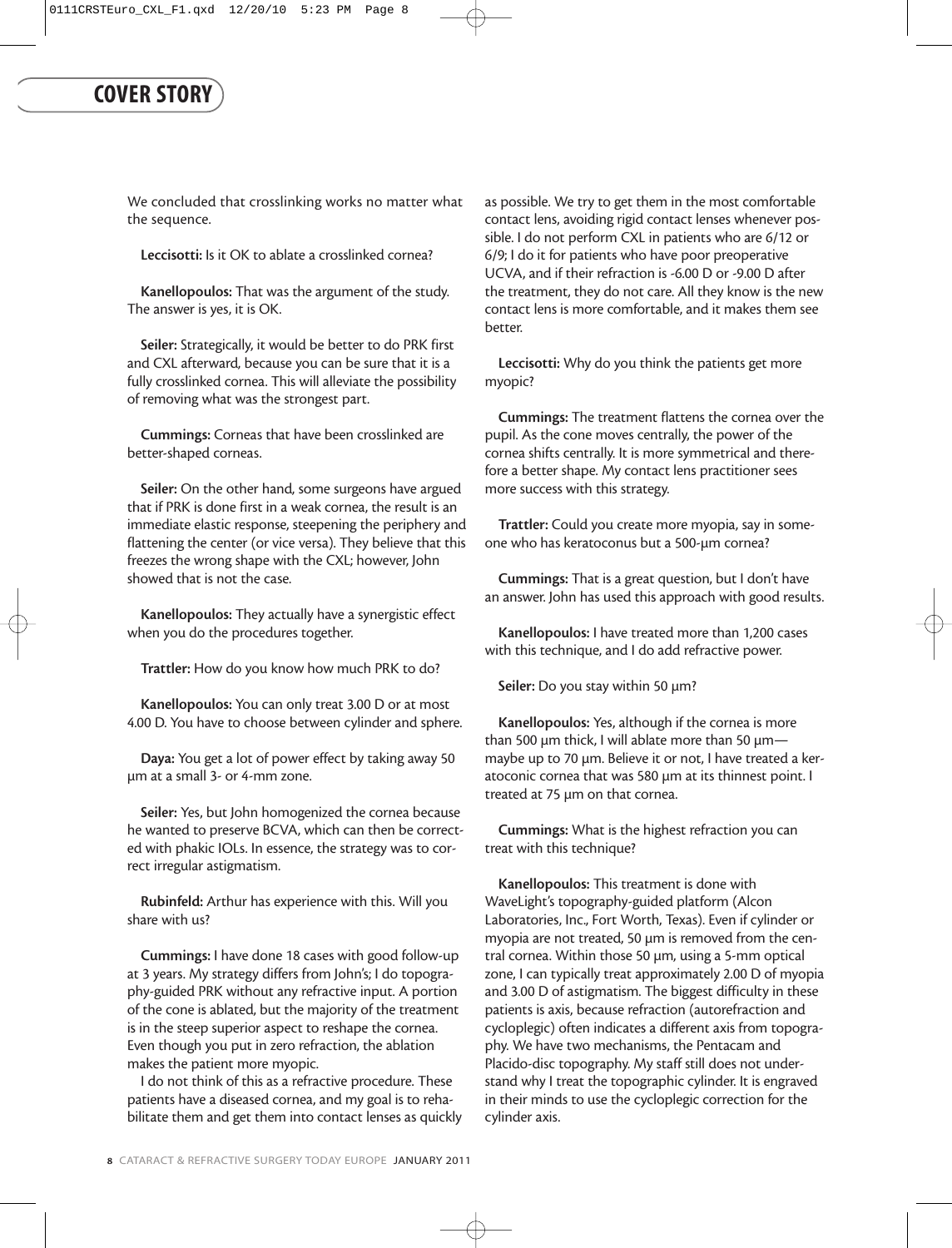Seiler: We have to keep in mind that the refractive cylinder is only a subjective number that reduces coma. Cylindric glasses can compensate in part for this.

#### Trattler: Aleks, you use a different laser, correct?

Stojanovic: Yes, I use the iVis (iVis Technologies S.R.L, Taranto, Italy). I do not treat sphere or cylinder. Recently, I started to decrease the optical zone to 2 mm when the ablation depth is limited to only 30 or 40 µm. Patients are grateful for this correction, because their BCVA was poor, and their only alternative is transplantation. I initially did 12 eyes that now have 2 years' follow-up. Outcomes are stable, with no major developments after the initial results at 1 year. But at that time I used closer to a 5-mm zone, and now I am trying to shrink that. I am also trying to regularize the cornea as much as possible using as little corneal tissue as possible, compromising on sphere, cylinder, and optical zone—in that order.

Seiler: If the patient's keratoconus is so bad that you need a 50-µm ablation just to recenter it within 3 mm, wouldn't it be better to put an intrastromal corneal ring segment (ICRS) in first and do PRK and CXL later? You can reduce corneal asymmetry with an ICRS.

Kanellopoulos: I want to go on the record saying that, in these eyes, PRK is a therapeutic procedure. Perhaps the most important way that it works is not for refractive correction but for producing a better biomechanical model of the cornea. Ectasia is spread over a wider area, bringing balance to the cornea.

It might help to do a hyperopic treatment to thin some of the peripheral cornea and redistribute the strain from blinking or intraocular pressure. This is one of the ways that the Athens Protocol works. However, I do not want to give surgeons the wrong impression; this is not a refractive procedure. We aim for 20/40 BCVA, but we also discuss the options of ICRS and corneal grafts with patients.

#### **MITOMYCIN C**

Leccisotti: Is there any place for mitomycin C? You are joining two procedures that are likely to induce haze.

Kanellopoulos: In our protocol, we use 0.02% mitomycin C for 20 seconds in between the ablation and CXL. Seiler: I do not.

Cummings: Nor do I.

Daya: Keratocytes undergo apoptosis as a result of

CXL. Are you likely to get more or less haze?

Stojanovic: Less.

Daya: So then is there a need to use mitomycin C?

Trattler: Well, we see haze after CXL by itself.

Seiler: That is a different haze; that is stromal haze.

Trattler: But now you are combining CXL with PRK, and the treatment involves UV-A light, which is a known risk factor for late-onset haze in PRK. I know in Miami I see more UV-A–related haze than my colleagues in Chicago, and John is in Greece, so I am sure he sees more as well.

Seiler: But wait, we have to define haze. When we started with PRK in the old days, nobody called it haze; we called it scarring. It was eventually termed haze because someone defined it as transient. But in the past 25 years, we have learned that there are scars as well as haze. Haze disappears within 6 months, but scars remain for approximately 1 year.

Haze is the product of disruption and death of keratocytes within a depth of 60 µm. As soon as the keratocytes repopulate that area, the cornea becomes homogeneously clear. However, scarring is a deposit of amorphous collagen of keratocytes that has transformed into myofibroblasts. This amorphous collagen needs years to reconfigure before it becomes clear. The use of mitomycin C does not diminish deep haze after CXL because there are no living keratocytes to deposit the collagen.

Daya: That is why I do not use mitomycin C. Based on a little bit of science, it seems pointless to use mitomycin C when you are combining PRK with CXL.

#### **DID YOU KNOW?**

The use of topical mitomycin C 0.02% reduces the risk of haze and may produce more accurate refractive outcomes.<sup>1,2</sup> It has also been shown to enhance UCVA and BCVA after PRK compared with surface ablation alone.<sup>2</sup> Mitomycin C is appropriate when required but probably should to be avoided if possible. Also, Mitomycin C changes how much tissue the laser ablates with each pulse, so the surgeon should manually change the treatment plan. This requires additional expertise.

1.USA Eyes Web site.LASEK.http://www.usaeyes.org/lasik/faq/lasek.htm.Accessed December 20, 2010. 2.Carones F,Vigo L, Scandola E, et al.Evaluation of the prophylactic use of mitomycin-C to inhibit haze formation after photorefractive keratectomy.2002;28(12):2088-2095.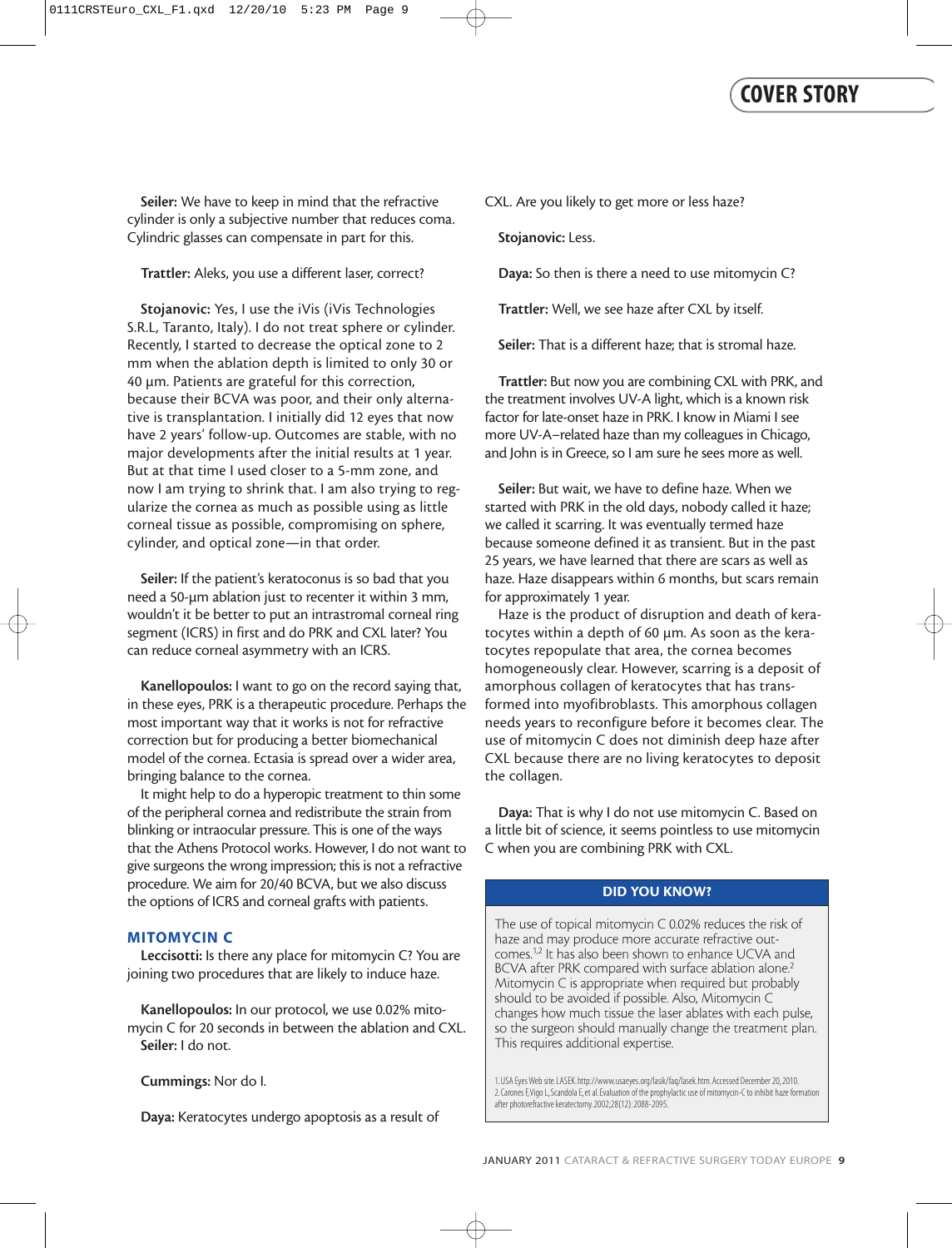Kanellopoulos: Our clinical data support the use of mitomycin C. With the Athens Protocol, I perform phototherapeutic keratectomy to remove the epithelium at a diameter of approximately 6.5 mm. Therefore, close to the edge of the epithelial removal, there is a big hyperopic arch after PRK. If I do not use mitomycin C, scarring occurs on that arch near the superior cornea.

Trattler: Is there a downside to using mitomycin C?

Daya: For starters, we still do not know if it is safe.

Seiler: In nearly all of the cases I have seen, mitomycin C has delayed healing for months, resulting in infectious keratitis.

Trattler: Many US surgeons I know use mitomycin C in all of their surface ablation cases, and they have not found delays in epithelial healing related to intraoperative mitomycin C use. I wonder if there are other medications or causes for these cases of delayed epithelial healing.

Seiler: Epithelial healing can be delayed by weeks.

Trattler: In the United States, we noticed that nepafenac ophthalmic suspension (Nevanac; Alcon Laboratories, Inc., Fort Worth, Texas) delayed healing when used prior to the bandage contact lens with PRK, but we have not noticed delays in healing with mitomycin C. I use mitomycin C in a lot of surface ablation procedures.

Seiler: I use mitomycin C in every surface ablation procedure.

Kanellopoulos: The concentration used is important.

Rubinfeld: John is right. In a study I performed on corneal melts due to mitomycin  $C$ ,<sup>19-21</sup> the incidence was dependent on cumulative dose.

Daya: Can I restate my question: Do you get haze when you do PRK without mitomycin C when the patient has been crosslinked?

Seiler: So far I have not, but others have.

Cummings: Theo lives in Zurich, and John lives in Athens. There is a huge difference in UV-A light.

Trattler: Aleks has written a paper about this. In the winter, do you ever see haze?

Stojanovic: No. I saw haze only with my previous laser platform, and it was in the mid-periphery after a hyperopic treatment, especially hyperopic cylinder.22

Cummings: So John is right. Topography-guided procedures place a lot of concentration of laser spots in that superior hyperopic segment. I see a little bit of haze in Dublin, but not enough to make me use mitomycin C. I can imagine in Athens it has to be worse.

Kanellopoulos: To give you an idea, I do not do hyperopic PRK, even with mitomycin C, because my patients will get scarring, which is also associated with regression.

Stojanovic: Even in Norway I used to get scarring in eyes treated with hyperopic PRK.

Daya: We are making some general statements. What degree of hyperopia do you treat with PRK?

Stojanovic: I usually do not treat more than 3.00 D.

Daya: Is there haze or scarring with a 1.00 D hyperopic PRK?

Stojanovic: I don't usually do 1.00 D treatments, but I did see haze or scarring with 2.00 or 3.00 D treatments.

Daya: The only PRKs I have had to do are for low levels of correction after multifocal IOL implants. I only use 0.02% mitomycin C in therapeutic applications because, although I hope I am wrong, I believe that it is a hazardous drug. If I am not wrong, we are going to have a massive issue on our hands in the future. Once you take the epithelium off, the cornea is a sponge that absorbs everything.

When mitomycin C was first used in refractive surgery, surgeons were keeping it on the eye for as long as 2 minutes. In an animal model, we found that, 6 hours after treatment, mitomycin  $C$  was present in the aqueous.<sup>23</sup>

Trattler: Parag Majmudar and Randy Epstein both have looked at this carefully; in multiple studies,<sup>24-26</sup> they have found no sign of toxicity.

Daya: Wait 10 more years.

Cummings: Two years ago, Jorge L. Alió, MD, PhD, of Alicante, Spain, presented 10-year results from 10,000 cases of PRK. Using mitomycin C in corneal dosages that were typically 0.02% for 20 seconds, he had not seen a single case.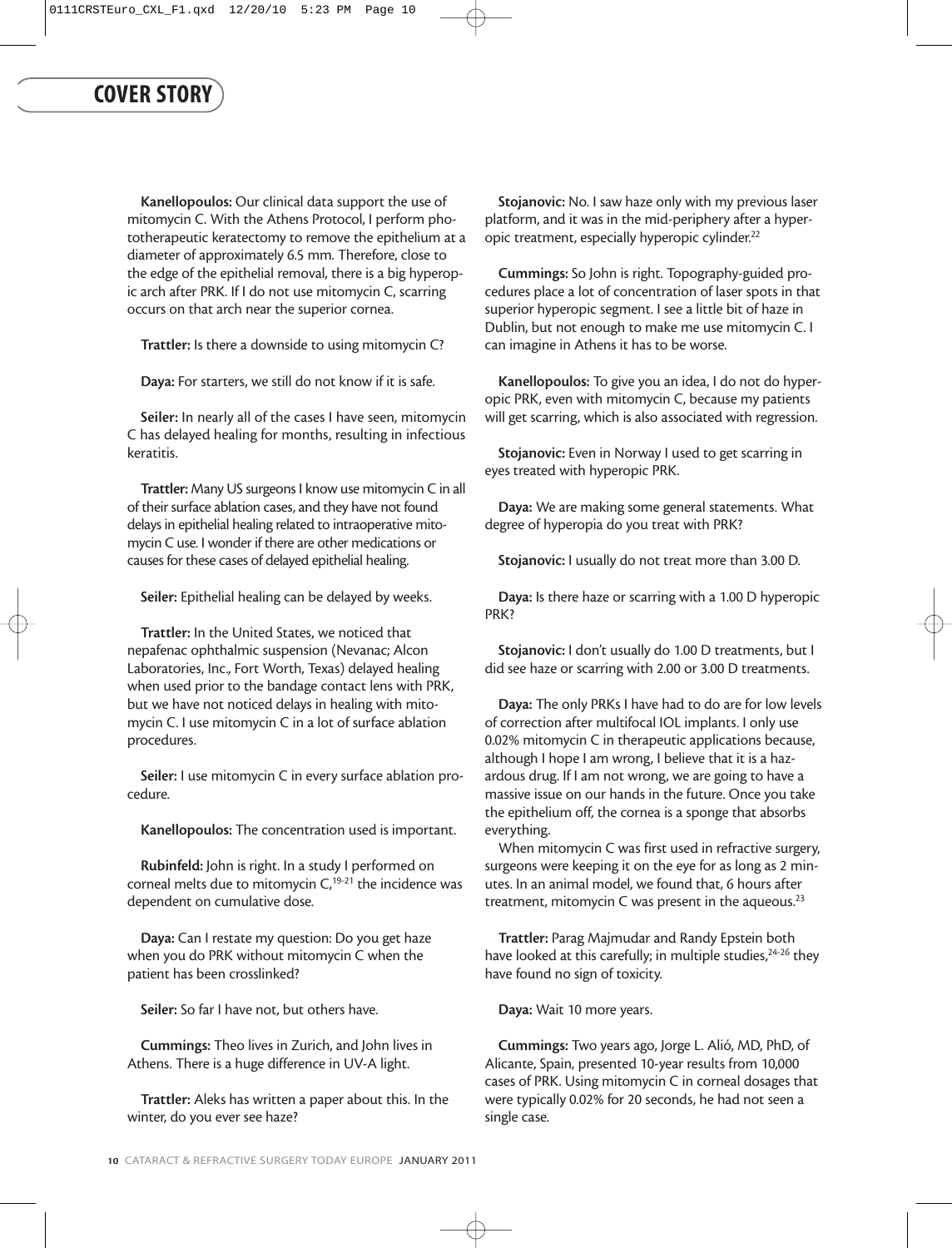

**Figure 4. (A) This cornea underwent CXL with the epithelium on.** There is little hypereflectivity in the stroma, suggesting less CXL **effect that is seen in Figure 4B.(B) A cornea that underwent the Athens Protocol.Note not only the vast hypereflectivity of the stroma in Figure 4A,up to 300 microns µm,but also the broad diameter at which this effect takes place.**

Trattler: If you do not use mitomycin C and your patient develops late-onset corneal haze following PRK, there will be vision loss and corneal damage.

Seiler: Twenty years ago, when we were still in Germany, we reported nearly no haze in corrections up to 6.00 D of myopia in PRK. But Tabara from Saudi Arabia saw it in nearly every case with 2.00 to 3.00 D corrections.27 Tabara found that the amount of haze was seven times higher in Saudia Arabia compared with us in Germany. So I have to agree that there may be local differences and racial differences. I think we should summarize this by saying that in some places in the world you need to use mitomycin C after PRK plus crosslinking, and in other places it is not necessary.

Trattler: I think we can all agree on that.

#### **ONGOING CHANGES AFTER CXL**

Rubinfeld: Why are clinical results better at 4 years than they were at 1 year if you do only CXL?

Kanellopoulos: The tissue and the cornea are reexpanding. The periphery of the cornea expands more than the center, and the result is flattening.

Rubinfeld: Is it flattening because of thickness differences induced by CXL?

Kanellopoulos: No, it is flattening because there is a differential between how much the periphery is expanding compared with the center.

Daya: It was that way to begin with in the periphery and in the center. Crosslinking may have thinned out the area, but it returns to its original thickness.

We have seen changes in topography in some cases. There are also changes due to corneal and epithelial remodeling, because changes to vector forces cause changes in corneal shape. When we look at topography from cases that are now 5 or 6 years old, we see changes that take place. Even the elevation maps change. Is it the epithelium? We don't know.

Rubinfeld: What if the epithelium was not removed?

Daya: The epithelium turns over constantly, and it will therefore fill in the gaps. If the cornea changes, so does the epithelium.

Kanellopoulos: But can you get a 3.00 D change from epithelial remodeling?

Daya: At a 6.0- or 6.5-mm optical zone, 18 µm in the periphery will change 1.00 D of cylinder; 18 µm is three epithelial cells, so refraction will change.

Cummings: I would like to offer a simple suggestion. I see many patients with keratoconus referred from another ophthalmologist who has not told them not to rub their eyes. When you see these patients, you must immediately tell them to stop rubbing.

Mrochen: Some participants here have said that there is ongoing change with CXL over years. Where does this information come from?

#### Cummings: Topography.

Seiler: We have patients in Zurich with 5-year followup who have shown constant change. Some patients we treated had extreme thinning of the superior cornea close to the limbus. Over the course of 2 years, the cornea continued to get thicker; we believe that the collagen is in equilibrium between synthesis and catalysis. These changes are not only biomechanical, they are also biochemical.

Cummings: Crosslinking may be a drug after all.

Daya: Keep in mind that this is all speculative.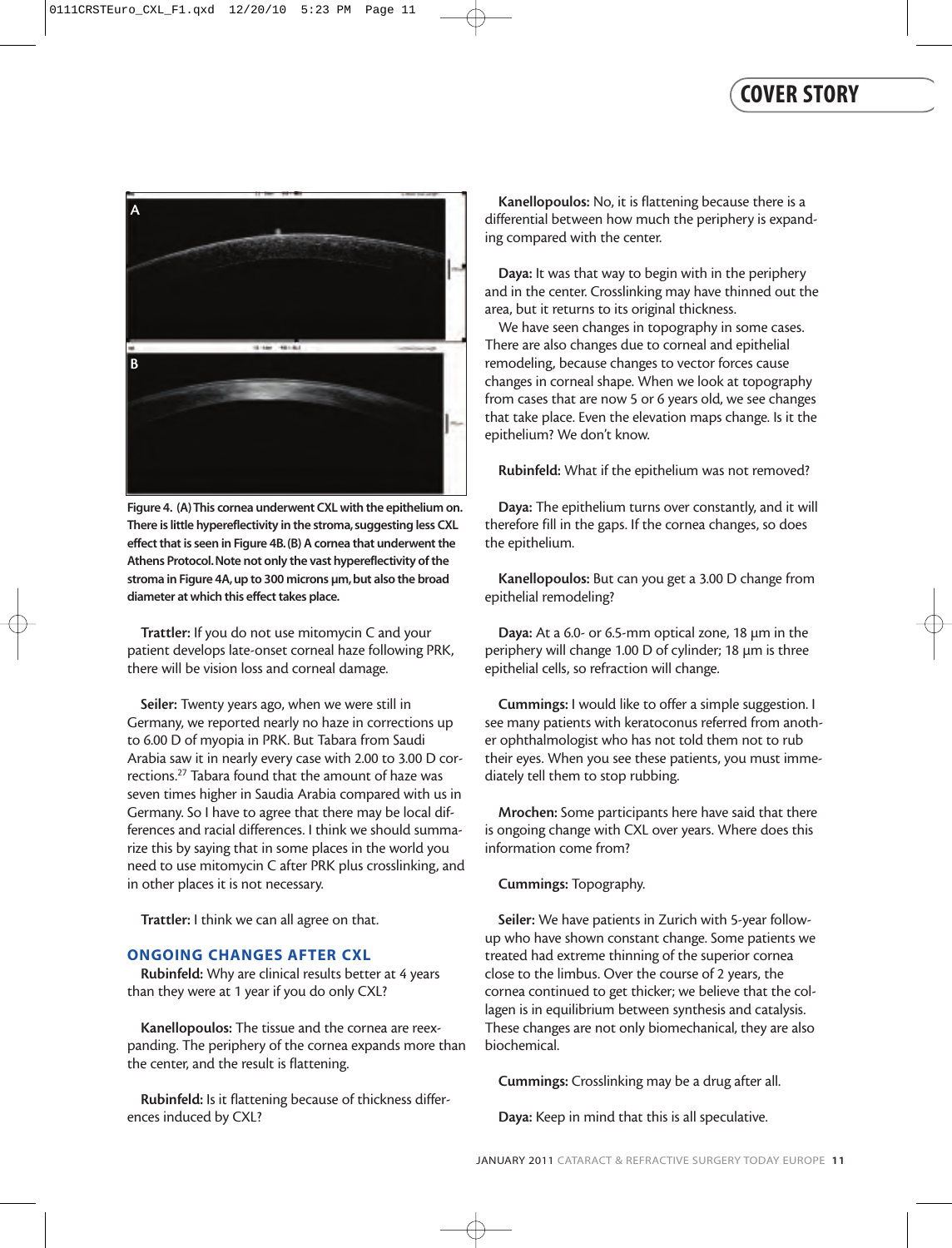

**Figure 5.Three corneas that developed white scars. (A) Dense white spot after CXL. (B) Cornea melt and scar after CXL. (C) Salzman-like white spot in the healing process of CXL.**

Seiler: The augmentation has been documented, however.

Daya: Absolutely. But the reason why the cornea keeps changing, whether it be biomechanical or biochemical synthesis and degradation, is yet to be proven. Bone takes about 30 years to turn over. Who knows how long it takes cornea to turn over?

#### **CORNEAL PROTECTION**

Rubinfeld: Do we need to protect limbal stem cells, based on what we know about UV-A light?

Seiler: The use of 3 mW/cm<sup>2</sup> of UV-A light has been tested several times, and it is safe. However, creation of free radicals close to the stem cells is dangerous.

Kanellopoulos: We have tested UV-A devices that have a very broad beam (14 mm), and those corneas took 6 months to heal.

Mrochen: Ongoing reports from Switzerland (personal communication with several clinicians) showed that delayed epithelial healing is one of the major problems in CXL.

Daya: It may not be stem-cell related; it may be gobletcell related. Alterations in the ocular surface may be affected by UV-A light on the conjunctiva. We forget the importance of conjunctiva. We think about the cornea and the stem cells, but we forget about this last piece. The whole environment is important.

Seiler: I try to avoid every injury to maximize the healing response, because delayed healing is the time when germs breed infections on the cornea.

Kanellopoulos: I protect the limbus with the Chayet sponge (Katena, Denville, New Jersey).

Leccisotti: I use a device that protects the limbus with

a diaphragm (Vega X-Linker; Costruzione Strumenti Oftalmici, Florence, Italy).

Seiler: I do too.

Daya: I don't. I have devised a protector that is not yet manufactured.

Kanellopoulos: In addition to using the Chayet sponge, we put a diaphragm on the UV-A source so that only the central 8 mm of the cornea is illuminated.

Daya: The excimer laser causes dry eye when the conjunctiva is exposed to UV-A light. The bottom line is, if it is easy to protect, then protect it.

#### **PROGRESSION AND RETREATMENT**

Rubinfeld: Can CXL be repeated?

Daya: The only times we have done repeated CXL are in patients with post-LASIK ectasia. It seems to arrest development. The first CXL slowed progression, but the ectasia started to progress again. As a last-ditch effort before grafting, I performed CXL a second time.

Seiler: We and others have published results from cases of women who developed ectasia whenever they became pregnant.28 We performed CXL after the first pregnancy, but during subsequent pregnancies they developed ectasia again due to hormonal changes. In each instance, results were stable for 5 years, but when these women became pregnant, suddenly the keratectasia recurred.

Kanellopoulos: We are submitting a series of seven cases of breakthrough ectasia after CXL; six of them were epithelium-on (Figure 4). These are patients whom I had seen and treated with CXL in New York from 2002 to 2004. Five have been retreated, and I recommended that they be retreated with epithelium off and laser. The OCTs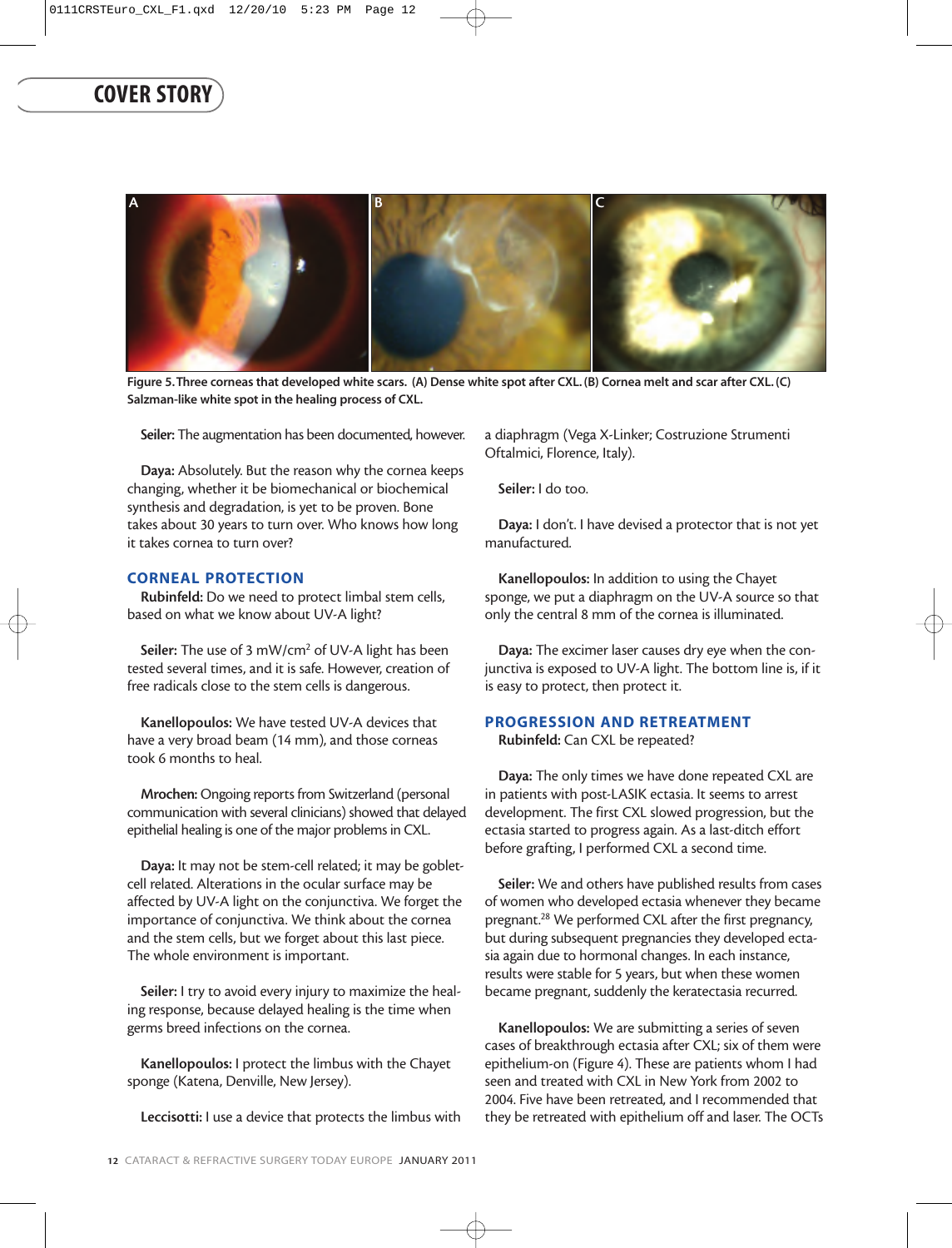#### **DID YOU KNOW?**

The wavelength of UV-A light is between 320 and 340 nm. In high surface doses (42.5 J/cm<sup>2</sup>), it can induce corneal endothelial cell damage.<sup>1,2</sup> Therefore, the typical UV-A dose on the surface of the cornea is 5.4 J/cm,<sup>2</sup> a similar dose to what the cornea would receive after 15 to 20 minutes of sun exposure on a summer day.<sup>3</sup> in CXL, UV-A light is projected at 3 mW/cm<sup>2</sup> of radiance onto the corneal surface. To prevent corneal endothelial damage, no more than 400 µm of stromal depth is treated.4,5 The treatment produces the largest effect in the anterior 300  $\mu$ m. $^6$ 

1.Pitts DG, Gullen AP, Hacker PD.Ocular effects of ultraviolet radiation from 295 to 365 nm.Invest Ophthalmol Visc Sci.1977;16:932-939.

- 2.Ringvold A, Davanger M, Olsen EG.Changes of the cornea endothelium after ultraviolet radiation.Acta Ophthalmol.1982;60:41-53.
- 3.Kimlin MG, Parisi AV, Downs NJ.Human UVA exposures estimated from ambient UVA measurements. http://www.rsc.org/delivery/\_ArticleLinking/DisplayArticleForFree.cfm?doi=b207953d&JournalCode=PP. Accessed December 20, 2010.
- 4. Spoerl E, Mrochen M, Sliney D, et al. Safety of UVA-riboflavin cross-linking of the cornea. Cornea. 2007;26:385-389.

5.Wollensak G, Spoerl E,Wilsch M, et al.Endothelial cell damage after riboflavin-ultraviolet-A treatment in the rabbit.J Cataract Refract Surg.2003;29:1786-1790.

6.Wollensak G, Spoerl E, Seiler T.Stress-strain measurements of human and porcine corneas after riboflavinultraviolet-A induced cross-linking.J Cataract Refract Surg.2003;29:1781-1785.

show the difference between patients treated with the epithelium on and with the Athens Protocol.

Daya: They traveled to Athens for retreatment?

Kanellopoulos: That is the only way I could do it.

Rubinfeld: Sheraz, I am particularly interested in your technique because you leave the epithelium relatively intact. Have you treated any young patients with keratoconus who did not respond and then you treated again?

Daya: I have not identified any failed cases. We are looking through our data now to see if anyone has progressed. There are some progressions that are very subtle. Theo recently presented at a symposium at the Royal College of Ophthalmologists meeting in Liverpool. He has noticed that patients with steep corneas before surgery (K greater than 58.50 D) are the ones who do not respond to CXL.

Seiler: That is correct.

Daya: In my experience, the only two patients who underwent repeat CXL had post-LASIK ectasia.

Seiler: We have done retreatments in three patients, two of whom had neurodermatitis and were severe eye rubbers. The other developed infectious keratitis after

CXL. When these patients were initially treated, our procedure consisted of riboflavin placed on the eye for 10 minutes followed by 30 minutes of UV-A light exposure. Obviously that was too shallow. After the second treatment, these patients were stable.

Trattler: It sounds like there have been few retreatments among our panelists. If a patient had no change at 1 year, meaning keratoconus did not get worse but did not progress, would a second crosslinking procedure improve the result?

Kanellopoulos: That is a good question. I correspond with a lot of doctors, and I have seen a lot of significantly over-crosslinked corneas. The result is typically a white scar in the stroma. That is what I fear after crosslinking a cornea that has already been crosslinked.

Daya: Rapid crosslinking.

Kanellopoulos: That is another issue I am concerned about. But the bioavailability of riboflavin in those corneas acts as a safety net.

Daya: Have those patients who had scarring undergone repeated crosslinking?

Kanellopoulos: No.

Daya: How were they over-crosslinked?

Kanellopoulos: Correspondents have sent me about 12 pictures of corneas that have developed white scars after crosslinking (Figure 5). You have seen this too, haven't you Theo?

Seiler: Yes, and we hypothesize that it was white spots in the illumination.

#### **DEFINING CONCENTRATIONS, DOSING**

Kanellopoulos: I have tested different concentrations of riboflavin, and increasing the concentration from 0.01% to 0.02% increases tenfold the crosslinking reaction (unpublished results). Using 0.05% riboflavin and crosslinking with 7 mW/cm<sup>2</sup>, you get a tremendous amount of crosslinking, but the corneas turn white. There must be some element in the procedure that increased the fluence of UV-A light or increased the effective concentration of riboflavin.

Seiler: I have found that when doubling the amount you must triple the intensity.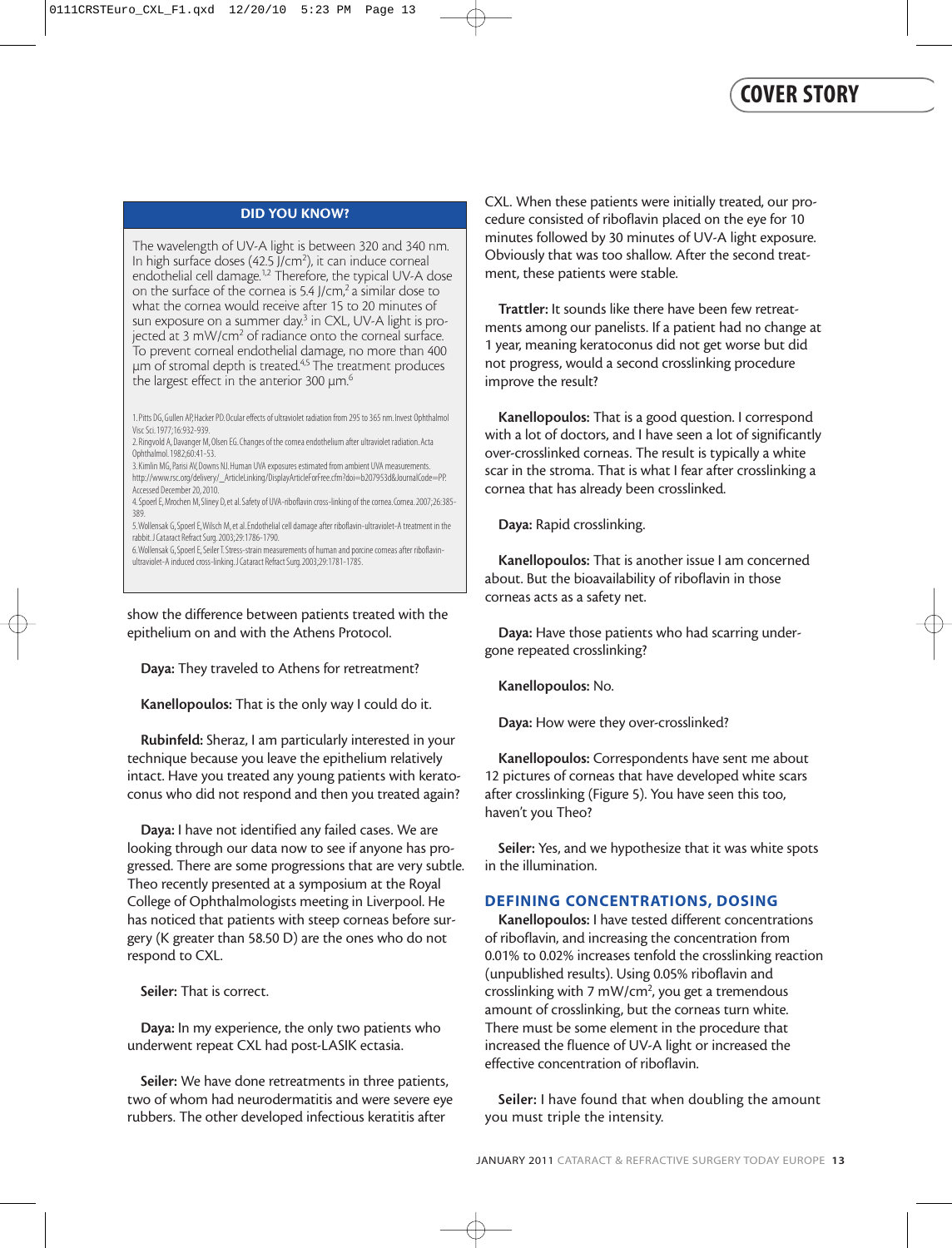

**Figure 6.This 24-year-old Greek man had CXL with epithelium off in 2006 as a prophylaxis for early keratoconus.His refraction was as follows:UCVA=20/25; BCVA=20/15; -0.50 -1.50 X 85º.Four years later,his refraction is UCVA=20/40; BCVA=20/20; +2.00 -0.50 X 90º.There is clear improvement of the ectasia in Pentacam images before (left) and after (center),as well as significant before-after diffrences (right).Nevertheless,he is very unhappy with the hyperopic shift of his prescription.**

Trattler: If you apply drops for 15 minutes versus 30, then you change the amount of riboflavin in the cornea. Is the type of riboflavin and the dosing that you put in more important than the concentration? As I understand it, more riboflavin in the cornea produces more crosslinking.

Kanellopoulos: Not necessarily, because the additional riboflavin shields more UV-A light.

Seiler: Superiorly you get more.

Kanellopoulos: And less inferiorly.

Mrochen: If you increase the concentration and use the same energy dose, you get a small layer of crosslinks.

Seiler: The links are shallower with a higher concentration of riboflavin.

Mrochen: If you want to extend that to deeper stroma, you must increase the energy dose, which means either increasing the intensity or the treatment time. Both might have an impact on the damage thresholds of the endothelium.

Trattler: Could you use less riboflavin?

Mrochen: Yes, because with 0.3% riboflavin, the

crosslinks will be generated in deeper layers when the amount of energy in the cornea is increased. However, energy is also increased across the superficial layer, and we are afraid of over-crosslinking and generation of white superficial scars. We must determine the optimal balance among concentration, intensity, and time with respect to the endothelium and possible scarring that might occur.

Seiler: That is how we decided the original protocol of 30 minutes and 3 mW/cm<sup>2</sup>.

Trattler: Is there a standard way to figure out how much riboflavin to use? Everyone is dosing different frequencies of drops.

Mrochen: We must create a standard. R. Doyle Stulting, MD, PhD, of Atlanta, has performed UV-A measurements in rabbits.29 The fusion time correlates

with what we have observed experimentally. The riboflavin needs a certain amount of time to diffuse, and this defines the concentration distribution.

Seiler: The last 10 minutes of this 30 minutes produces only a little bit of flattening. I could imagine that the effect, decreasing the time to 10 or 15 minutes, might be not much different.

Stojanovic: It would be nice to put all of these variables into a software program.

Mrochen: We presented a computer model at the International Congress of Corneal Crosslinking in 2008.30 The surgeon plugs in the time to diffusion, the concentration, and the quantity of time to determine the distribution for CXL. It might be a different number for thin corneas, where we want to have only a superficial layer, versus thick corneas, where we would like to have deeper penetration.

Seiler: It is also good for other applications such as antifungal treatments to kill fungus in the cornea. I like to have a high volume of tissue being crosslinked, and that is why I have transitioned to lower concentrations over a longer time.

Kanellopoulos: I am working with a UV-A device that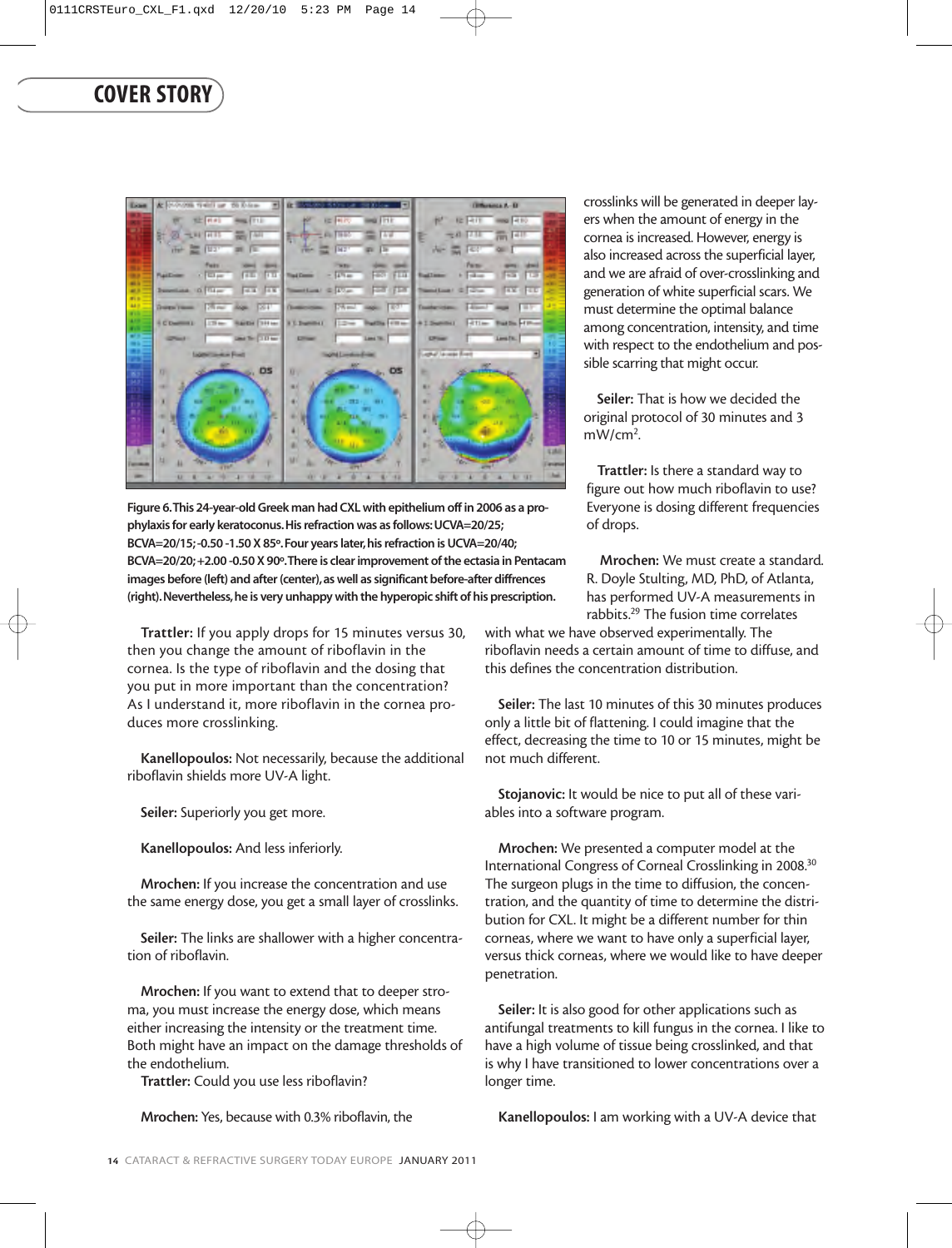can go up to 120 mW/cm<sup>2</sup>. The light is pulsed to allow the tissue to reoxygenate. One of the self-limiting factors of crosslinking with continuous UV-A light is the lack of oxygen. Additionally, keratocytes are more resistant to higher doses of UV-A light, and therefore we use shorter duration and lower doses of UV-A light at a longer duration to reduce keratocyte apoptosis.

Right now with the Seiler Protocol, by definition, in order to crosslink tissue you have to kill keratocytes. The question is, how would it affect the eye if the cornea could be crosslinked in the same way and in the same amount but with more keratocytes kept viable?

Seiler: That would be better.

Kanellopoulos: Would it produce more scarring because there are keratocytes right next to the irradiated area?

Seiler: That is why we use mitomycin C.

#### **MEASUREMENTS**

Rubinfeld: We all crosslink and we all do it differently. What do we want to measure?

Trattler: Not vision.

Cummings: The metrics for CXL are just like everything else in my practice, and that is that they must meet expectations. We should have the same goal for every patient who comes in for CXL. We are trying to arrest the keratoconus—that is the No. 1 goal. In most patients, perhaps close to 70%, the corneal topography improves slightly, but that is just a bonus. It is not about what we think is going on; it is about how our patients do afterward. If you can increase the success of patients and avoid corneal transplants, then we have achieved something. Corneal transplants work, but no one wants one.

Seiler: And they surely do not work in close to 70% of patients.

Cummings: That's exactly right. So if we can rehabilitate patients and they can feel confident in the success of the procedure—that is the metric that counts.

Rubinfeld: This has already been accomplished for several years in Europe.

Cummings: That is the first point. But the second point is providing good BCVA, and most of the time this is accomplished with a contact lens. It is interesting how many crosslinking facilities do not have a con-

tact lens expert on site. If the patient is comfortable wearing a lens and sees well, this is better than any procedure you can do. If a keratoconic patient comes into my practice saying, "My definition of success is seeing without glasses afterward," I tell the patient that I cannot help him or her.

Trattler: But how about seeing with glasses? There is going to be a period when these patients cannot wear contacts because of risk of infection.

Cummings: That is where other modalities come in, such as ICRSs to improve corneal shape. But the objectives of CXL are to improve BCVA and stop the progression of keratoconus.

Seiler: Crosslinking is just the predisposition for remodeling the cornea.

Kanellopoulos: We have found that crosslinking makes patients' UCVA worse in the early period after surgery. After CXL in a 20-year-old, the topography improves but UCVA declines.

Seiler: I agree. We are not talking about 6 months, but 1 or 2 years.

Cummings: What do you think the cause is?

Seiler: They are getting more myopic.

Kanellopoulos: I think they lose the multifocality of the cornea because it is more rigid.

Cummings: Yes. Most patients with keratoconus squeeze, and what is their vision like when they squeeze?

Kanellopoulos: So therefore, whether a patient does well with glasses is relative. A 20-year-old patient with keratoconus may be 20/20 uncorrected before CXL but 20/40 uncorrected afterward. First, you must inform patients of the possibility of this before treatment, and, second, if it occurs, some therapeutic refractive intervention may be necessary.

I have an example, which happens to be my most unhappy CXL patient (Figure 6). This patient came to me 4.5 years ago and was plano with 20/20 vision. Now, he is +2.00 D. His cornea is thickening since the original shrinkage, and it is progressively flattening. He is extremely unhappy.

Seiler: I have had a different outcome. The patient was -2.00, and 5 years later he is plano.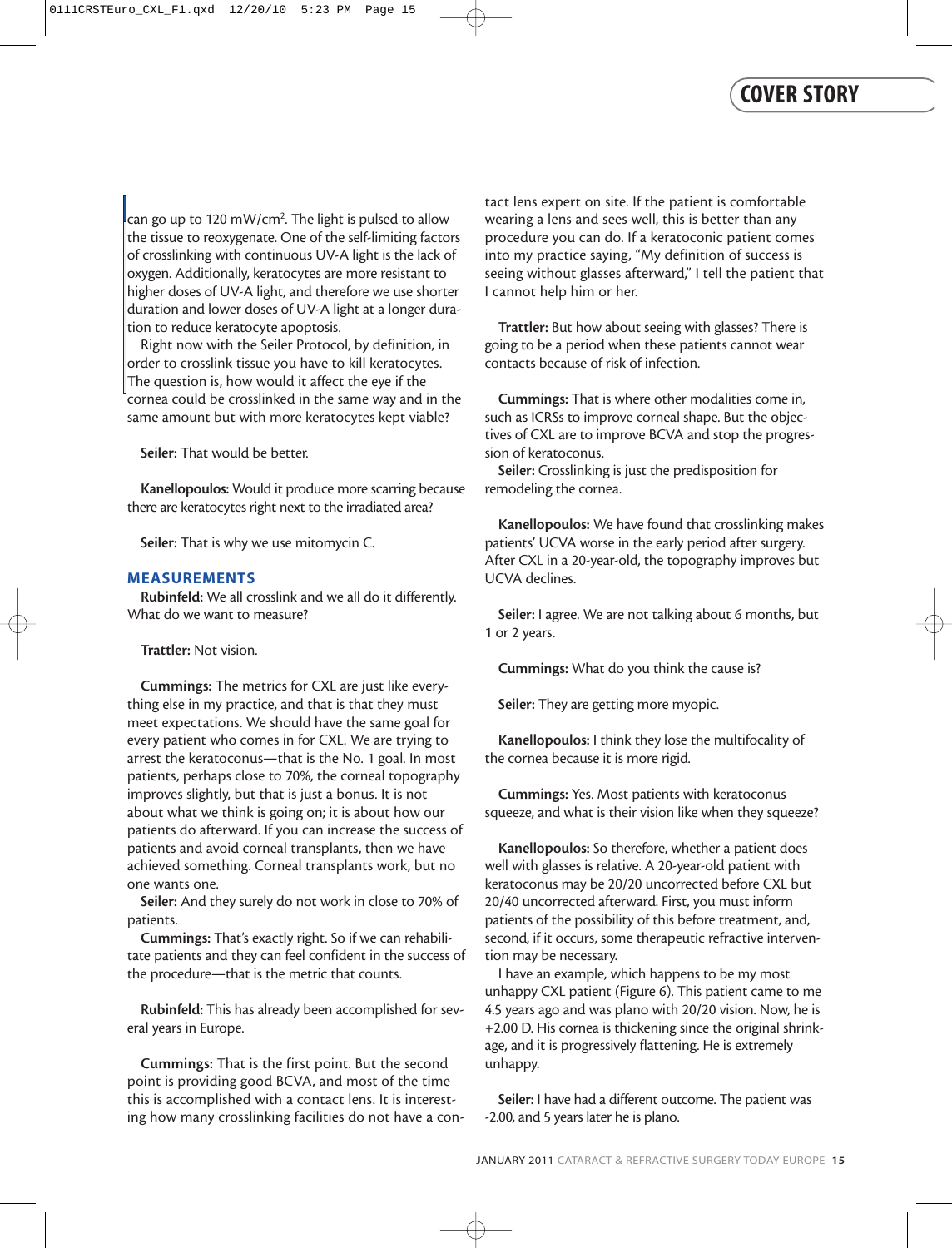Rubinfeld: What are some objective metrics—ways for us to be sure there is no progression and is perhaps improvement?

Cummings: What has given me the most objective measurement is a calculation called the upper-lower ratios. It compares the five points in the pupillary zone that are steepest versus the five points that are flattest. It is taking five steep K values and subtracting five flat K values.

Seiler: That is similar to the keratoconus index.

Rubinfeld: Arthur, which device are you using?

Cummings: I use Pentacam and Placido-disk topography, because the flattest points can sometimes change.

Trattler: Stephen D. Klyce, PhD, of Louisiana, uses similar software. I send him my Pentacam images. But he is measuring the raw data, so you don't get the difference in the points that show progression.

Seiler: Right now, I am still using K max on the Pentacam as my metrics, because its other keratoconus indices are not highly statistically effective or as significant as the K max.

Daya: There are quite a few parameters on the Pentacam, but they cannot be taken in isolation. The question is how do we weigh each one, and how do we gauge whether the patient has keratoconus progression?

Seiler: That is true, and I am very sorry that we do not have appropriate means to describe success or failure right now.

Leccisotti: What do you do right now when you see a patient? Do you just compare maps in your mind?

Rubinfeld: I think we all do that. But it would be nice if we could be a little more scientific about it.

Seiler: I did an analysis, and only K max showed success or any difference at all. That does not mean that there are not better indices.

Kanellopoulos: What outcome measures are being used in the United States?

Trattler: K max is one of them, as well as progression.

Seiler: In the US study, $31$  regression or progression was decided based on Pentacam. Anything more than three times the standard deviation was considered regressive or progressive.

#### **PATIENT SELECTION**

Trattler: What population is appropriate for CXL? What are the limits for age, K readings, and corneal thickness?

Leccisotti: In Italy, our parameters are dictated by the National Health Service. It is reimbursed if the patient's age is between 12 and 39 years and if the disease is progressing.

Trattler: But does it work in 40-year-olds? Do you see improvement in patients who are 40 or even 50 years old?

Cummings: I think if you have good indications, yes. I have done CXL in a couple of 55-year-olds who have had fantastic results.

Daya: Why did you treat them?

Cummings: Because they were progressing. The greatest effect of CXL is to stop progression.

Seiler: I would like to tell you the story of little Ioannis. He rubbed his eyes a lot, and after therapeutic treatments there was still progression. Because he was a student, we decided to do CXL in the worst eye over his winter holiday and the fellow eye before the summer so he would not miss school. He came back in May with hydrops in the better eye. That has now made us suspicious about age limits and other variables.

Trattler: So age affects progression. That is useful information. Thank you all for participating in this roundtable discussion. CXL is an exciting treatment, and I have a feeling we will be seeing increased use over the next few years. ■

<sup>1.</sup>Wollensak G,Iomdina E.Biomechanical and histological changes after corneal crosslinking with and without epithelial debridement.J Cataract Refract Surg.2009;35:540-546. 2. Leccisotti A, Islam T.Transepithelial corneal collagen cross-linking in keratoconus. J Refract Surg. [In press.]

<sup>3.</sup>Kanellopoulos AJ.Post-LASIK ectasia.Ophthalmology.2007;114(6):1230.

<sup>4.</sup>Kanellopoulos AJ,Binder PS.Collagen cross-linking (CCL) sequential topography-guided PRK:A temporizing alternative for keratoconus to penetrating keratoplasty.Cornea.2007;26(7):891-895. 5.Krueger PR,Ramos-Esteban JC,Kanellopoulos AJ.Staged intrastromal delivery of riboflavin with UVA cross-linking in

advanced bullous keratopathy:Laboratory investigation and first clinical case.J Refract Surg.2008;24(7):730-736. 6.Kanellopoulos AJ.Comparison of sequential vs same-day simultaneous collagen cross-linking and topography-guided PRK for treatment of keratoconus.J Refract Surg.2009;25:812-818.

<sup>7.</sup> Kanellopoulos AJ. Collagen cross-linking in early keratoconus with ribofavin in a ferntosecond laser-created pocket: Initial<br>dinical results. J Refract Surg. 2009; 25 (11): 1034–1037.<br>8. Kanellopoulos AJ. Binder PS. Man

<sup>9.</sup>Kruger R,Kanellopoulos AJ.Stability of simultaneous topography-guided photorefractive keratectomy and riboflavin/UVA<br>cross-linking for progressive keratoconus:case reports.J Refract Surg.October 2010. [In press.]

<sup>10.</sup> Kanellopoulos AJ.Cross-linking plus topography-guided PRK for post-LASIK ectasia management.In:Ashok Garg,ed.<br>Mastering Advanced Surface Ablation Techniques.New Delhi; Jaypee Brothers;2007:204–214.

<sup>11.</sup> Kanellopoulos AJ.Intralase-assisted LASIK, Video V; Comparison of topography guided to standard Lasik for hyperopia,<br>Video VI; and Limited topoguided PRK followed by collagen cross linking for keratoconus, Video VII. I Atlas of Ophthalmic Surgery.New Delhi;Jaypee Brothers;2007. 12.Kanellopoulos AJ.PRK and C3-R.In:Brian S.Boxer Wachler,ed.Modern Management of Keratoconus.New Delhi;Jaypee